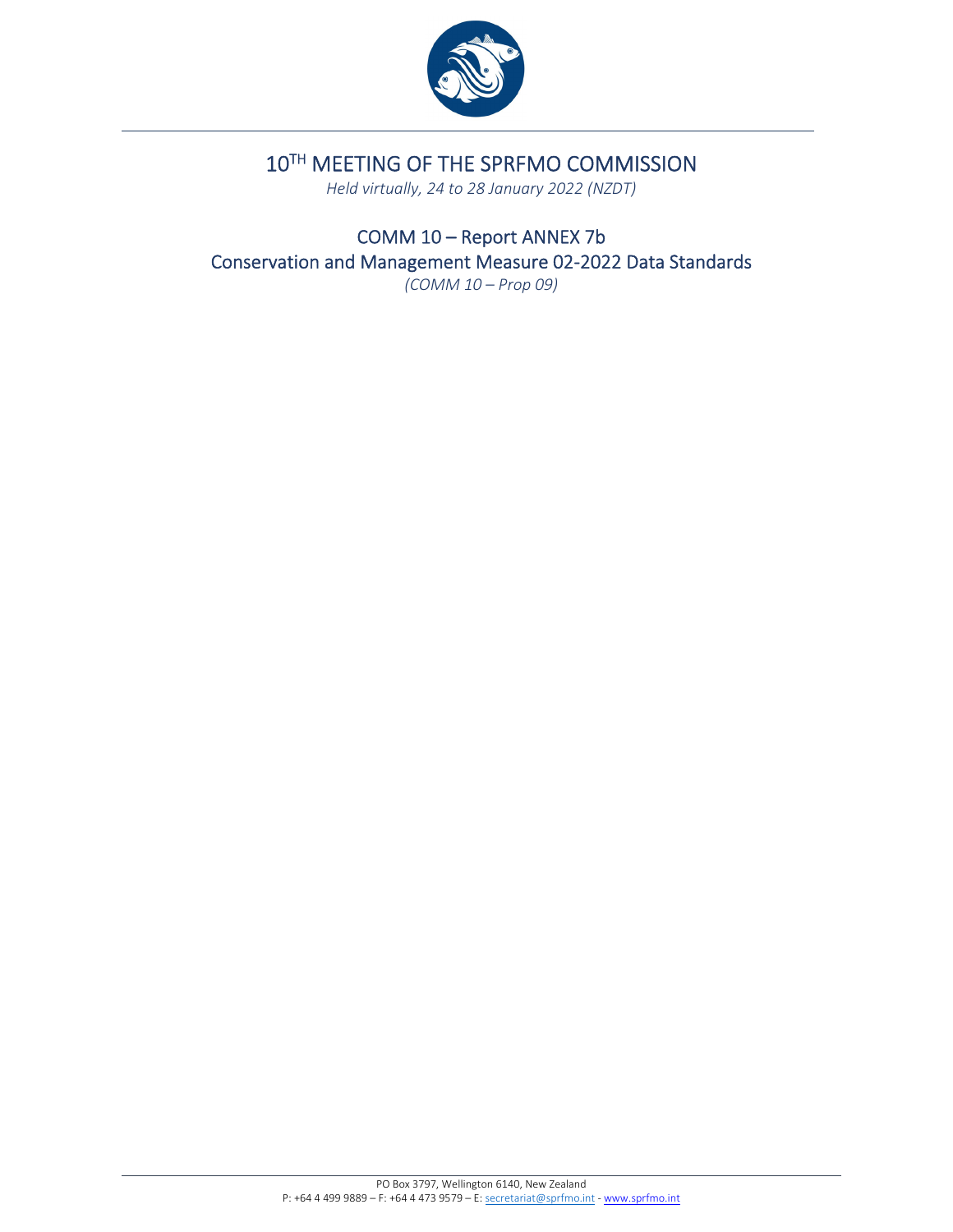

# CMM 02-2022<del>1</del>

## Conservation and Management Measure on Standards for the Collection, Reporting, Verification and Exchange of Data

*(Supersedes CMM 02‐20210)*

With regard to the fishing vessels flying their flag and fishing for non‐highly migratory fishery resources in the Convention Area,

## 1. Data on Fishing Activities and the Impacts of Fishing

Members and Cooperating non‐Contracting Parties (Members and CNCPs) are to develop, implement and improve systems to:

- a) ensure that for each calendar year, Members and CNCPs collate annual catch totals raised to "live" weight for all species/species groups caught during that year, and that these are collated as described in Annex 13. Members and CNCPs will provide by the 30 September, their previous year's (January to December) annual catch totals raised to "live" weight for all species/ species groups caught;
- b) ensure that data on fishing activities, including data to assess the impacts of fishing on non‐target and associated or dependent species (including marine mammals, seabirds, reptiles or other species of concern), are collected from vessels according to the operational characteristics of each fishing method;
	- i. for trawling methods, Members and CNCPs are to collect the data described in Annex 1;
	- ii. for purse seining methods, Members and CNCPs are to collect the data described in Annex 2;
	- iii. for bottom long lining methods, Members and CNCPs are to collect the data described in Annex 3;
	- iv. for jigging methods, Members and CNCPs are to collect the data described in Annex 4;
	- v. for potting methods, Members and CNCPs are to collect the data described in Annex 5;
	- vi. for hand/drop/dahn lining methods, Members and CNCPs are to collect the data described in Annex 6.
- c) ensure that data on landings and transhipment are collected from vessels according to Annexes 11 and 12 respectively;
- d) compile data on fishing activities and the impacts of fishing and provide these in a timely manner to the Secretariat of the South Pacific Regional Fisheries Management Organisation (SPRFMO) using the SPRFMO data submission templates. The data under this subparagraph will be used for the assessment and monitoring of stocks. Members and CNCPs will provide by the 30th June, their previous (January to December) year's data on fishing activities and the impacts of fishing described in sections  $1b$ ) – 1c) above.

## 2. Observer Data

a) Implementation of observer programmes

Members and CNCPs are to develop and implement observer programmes consistent with CMM16‐ 2021 (Observer Programme) to achieve the objectives in Article 28 of the Convention, and to collect verified scientific data and additional information related to fishing activitiesin the Convention Area and its impacts on the ecosystem, and also to support the functions of the Commission and its subsidiary bodies, including the CTC.

b) Information and Data to be Collected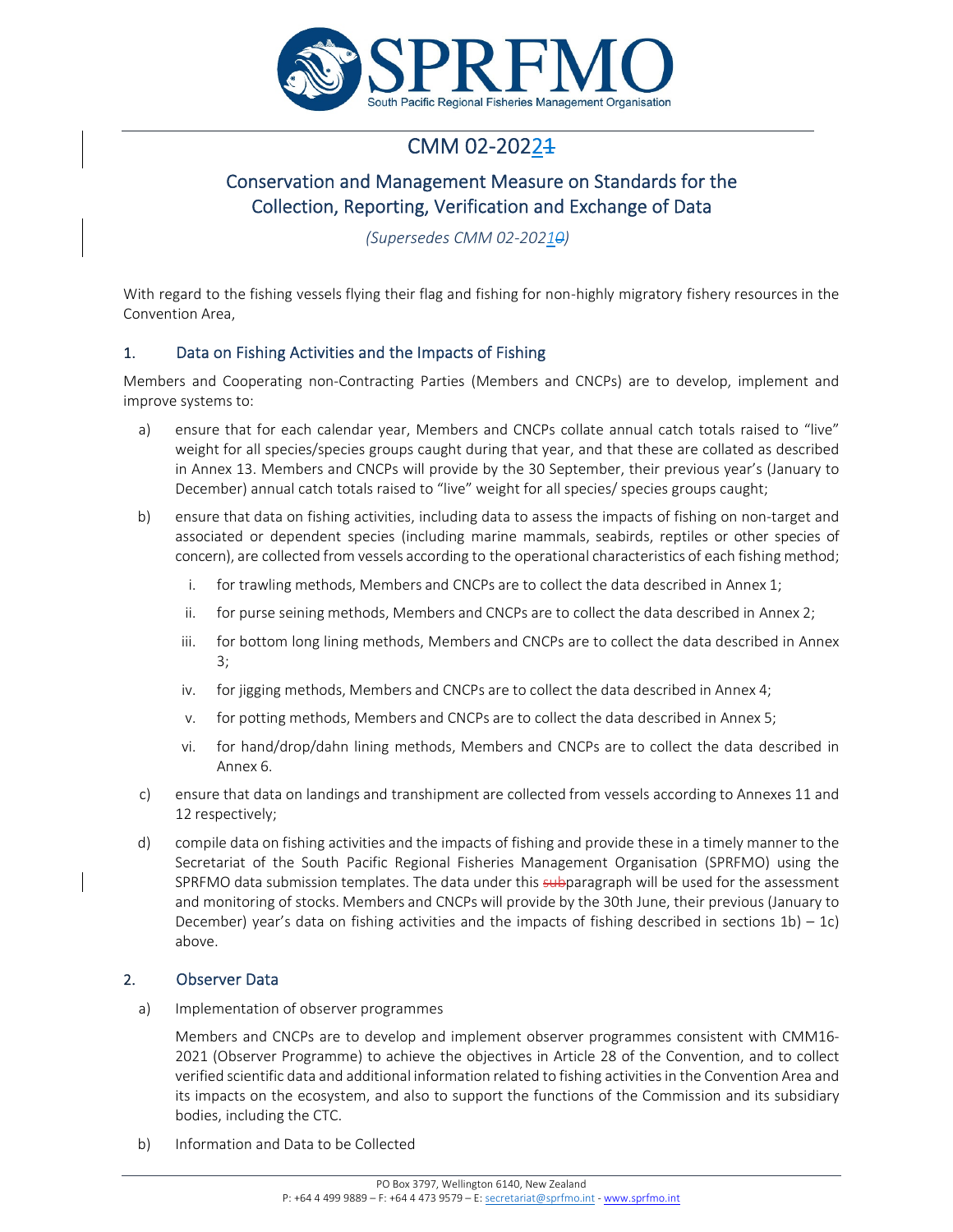

All national observer programmes or service providers accredited under the SPRFMO observer programme should, through the relevant Member or CNCP, provide the information in Annex 7 (Parts A to O) collected by their observers when deployed at sea in the Convention Area. Observer information from such programmes on SPRFMO-managed species collected from landings, or from vessels while they are in port, may be collected and provided on a voluntary basis, by referring to Part P of Annex 7.

c) Data Provision

Observer data should be provided to the Secretariat of the SPRFMO in a standardised format, to be included in the SPRFMO Observer Database. Specifications and standards for observer data submissions are on the SPRFMO website. Until the Secretariat determines a change is needed, observer data will be submitted in Microsoft Excel format. Members and CNCPs will provide by 30 September, their previous (January to December) year's data.

d) Maintenance of Confidentiality

The Secretariat of the SPRFMO is to compile and disseminate accurate and complete observer data to ensure that the best scientific evidence is available, while maintaining confidentiality where appropriate. In doing so, the Secretariat is to follow the procedures specified in Section 6.

## 3. Historical Data

Members and CNCPs are to collate pre-2007 data on fishing activities in the Convention Area and provide these to the Secretariat of the SPRFMO wherever possible.

## 4. Data Verification

Members and CNCPs are to ensure that fishery data are verified through an appropriate system. Members and CNCPs are to develop, implement and improve mechanisms for verifying data, such as:

- a) position verification through vessel monitoring systems;
- b) implementation of the Observer Programme CMM (CMM16-2021 (Observer Programme));
- c) vessel trip, landing and transhipment reports;
- d) port sampling; and
- e) electronic monitoring.

#### 5. Data Exchange

Members and CNCPs are to report all data required by this measure to the Secretariat in accordance with the specifications and format described in Annex 8 of this measure, using the templates created by the Secretariat and stored on the SPRFMO website.

#### 6. Maintenance of Confidentiality

The Secretariat of the SPRFMO is to compile and disseminate accurate and complete statistical data to ensure that the best scientific evidence is available while maintaining confidentiality. Specifically, the Secretariat is to:

- a) compile and disseminate the following "public domain" data:
	- i. data on fishing activities, aggregated by flag State and month and 1 degree by 1 degree areas, except in those cases where such data describes the activities of less than 3 vessels (in which case a lower resolution will be used);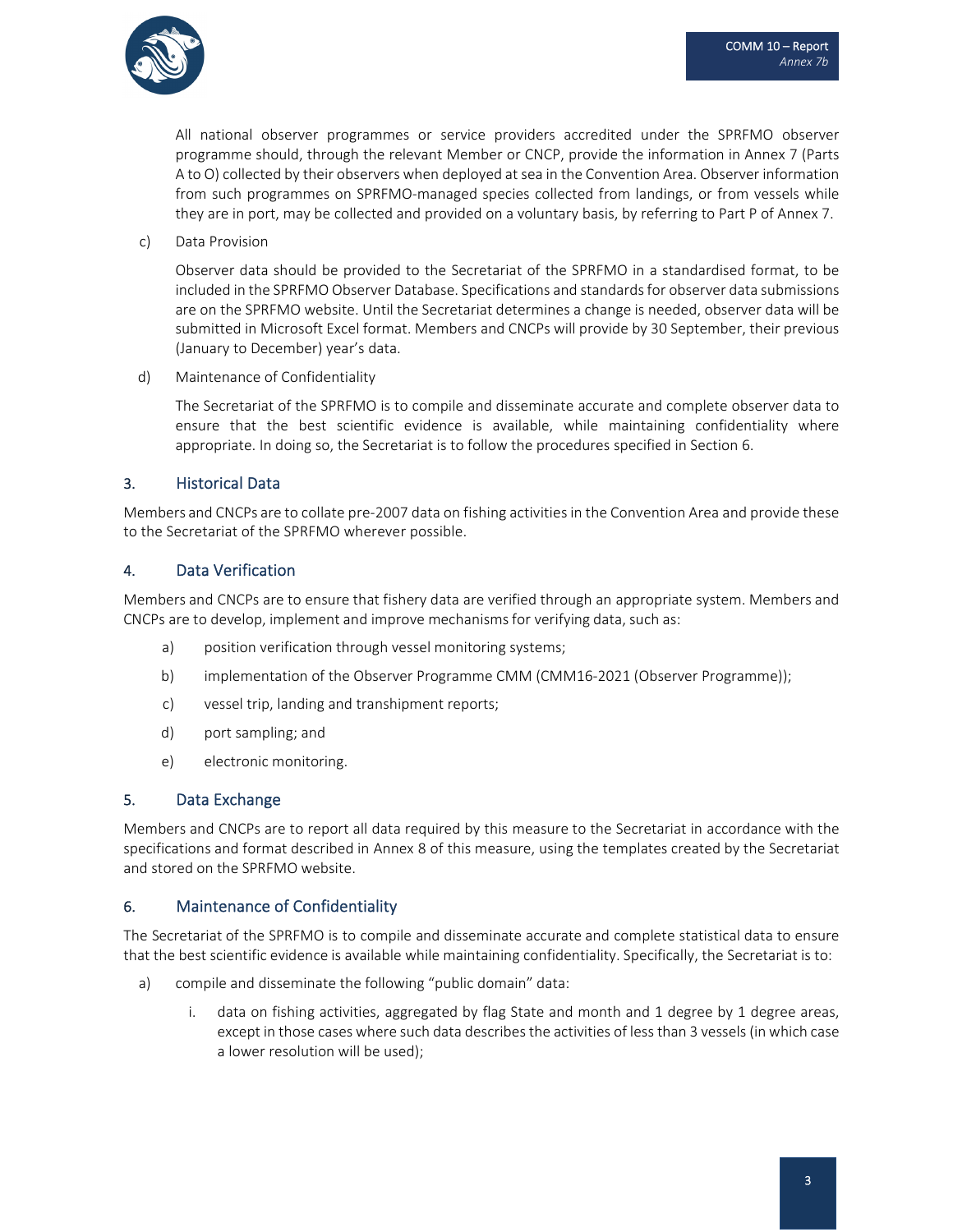

- ii. data for vessels authorised by Members and CNCPs shall include current flag, name, registration number, international radio call sign, IHS-Fairplay (IMO) number, previous names, port of registry, previous flag, type of vessel, types of fishing methods, when built, where built, length, length type, moulded depth, beam, gross tonnage (and/ or gross register tonnage), power of main engine(s), hold capacity, vessel authorisation start and end dates, images provided pursuant to Paragraph 11 and Annex 1 of CMM 05‐2021 (Record of Vessels);
- iii. the occurrence of bottom fishing within a 20 minute block (without specifying flag, any vessel identification, or measure of fishing effort);
- b) operate comprehensive and robust processes to maintain the confidentiality of the non-public domain data that Members and CNCPs provide to it. These processes will be based on the ISO/IEC27002:2005 (updates ISO/IEC 17799:2005) international standard for information security management<sup>1</sup>. SPRFMO specific data security standards will be developed over time;
- c) compile and disseminate to Members and CNCPs or their designates non‐public domain data (being any data not described in 6(a)):
	- i. in response to a written request from Commission, for the purposes documented by the Commission; and
	- ii. in the absence of a written request from the Commission only with the authorisation of the Participant(s) that originally provided that data.

These standards will be reviewed periodically to ensure that they are adequate for the current and foreseeable needs of the SPRFMO.

## 7. Annual Reports to the SPRFMO SC

In order to facilitate the work of the Scientific Committee, Members and CNCPs shall submit reports on an annual basis in order to keep the Scientific Committee informed, in a concise format, of their fishing, research, management activities over the previous year and include information pursuant to paragraph 44 of CMM16‐ 2021 (Observer Programme). A "nil report" is still required in cases where there was no fishing inside the Convention Area. These reports should be prepared in accordance with the existing guidelines for such reports and shall be submitted to the Executive Secretary at least one month before each Scientific Committee meeting in order to ensure that the Scientific Committee has an adequate opportunity to consider the reports in its deliberations.

#### 8. Review

This CMM shall be reviewed no later than the regular meeting of the Commission in 20252 based on advice from the 20244 meeting of the Scientific Committee and following review by the Compliance and Technical Committee.

9. This measure replaces CMM 02-20210 (Data Standards).

<sup>1</sup> https://www.iso.org/standard/50297.html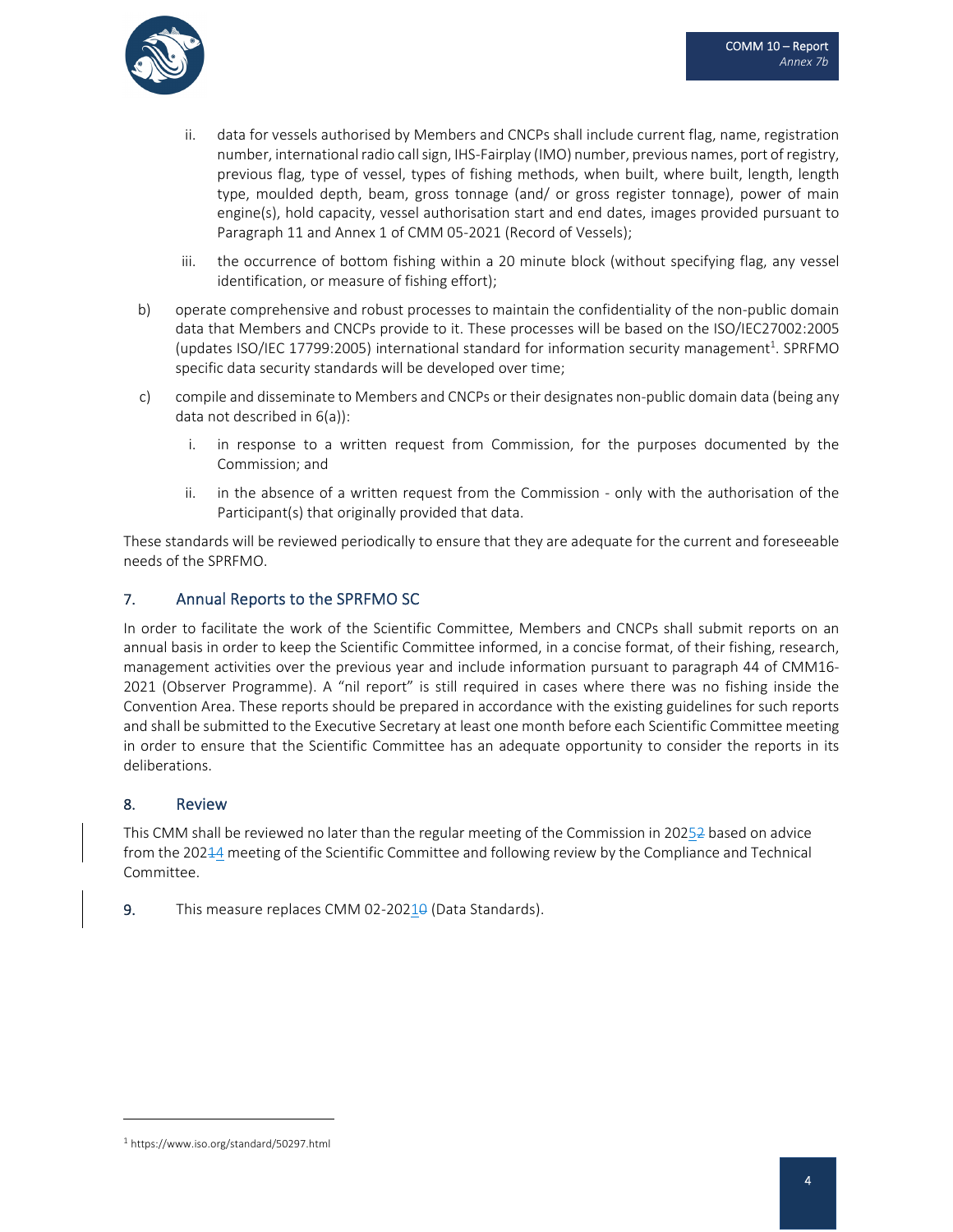

## Standard for Trawl Fishing Activity Data

*(Taking into account Annex 8)*

## 1. Data are to be collected on an un-aggregated (tow by tow) basis.

- a) Vessel flag;
- b) Vessel name;
- c) Vessel call sign;
- d) Registration number of vessel;
- e) UVI (Unique Vessel Identifier)/IMO number;
- f) Tow start date and time (UTC format);
- g) Tow end date and time (UTC format);
- h) Tow start position (1/100th degree resolution for bottom fishing, 1/10th degree resolution for pelagic trawl‐ decimal format), latitude and longitude;
- i) Tow end position (1/100th degree resolution for bottom fishing, 1/10th degree resolution for pelagic trawl – decimal format), latitude and longitude;
- j) Intended target species (FAO species code);
- k) Type of trawl, bottom or mid‐water (use appropriate bottom or midwater trawl codes from the standard ISCCFG fishing gear standards attached at Annex 9);
- l) Type of trawl: single, double or triple (S, D or T);
- m) Height of net opening;
- n) Width of net opening;
- o) Gear depth at start of fishing;
- p) Bottom depth at start of fishing;
- q) Incidental captures of species of concern (marine mammals, seabirds, reptiles or other species of concern<sup>2</sup>) or benthic taxa (Yes/No/Unknown);
- r) FAO species code and estimated live weight of catch retained on board for all species caught by the tow including target, bycatch and species of concern;
- s) FAO species code and estimation of the amount<sup>3</sup> of all living marine resources discarded by species, to the extent practicable, including any marine mammals, seabirds, reptiles, other species of concern, and benthic taxa.

 $2$  Annex 14

<sup>&</sup>lt;sup>3</sup> In weight for fish and benthic material; numbers for marine mammals, seabirds, reptiles and other species of concern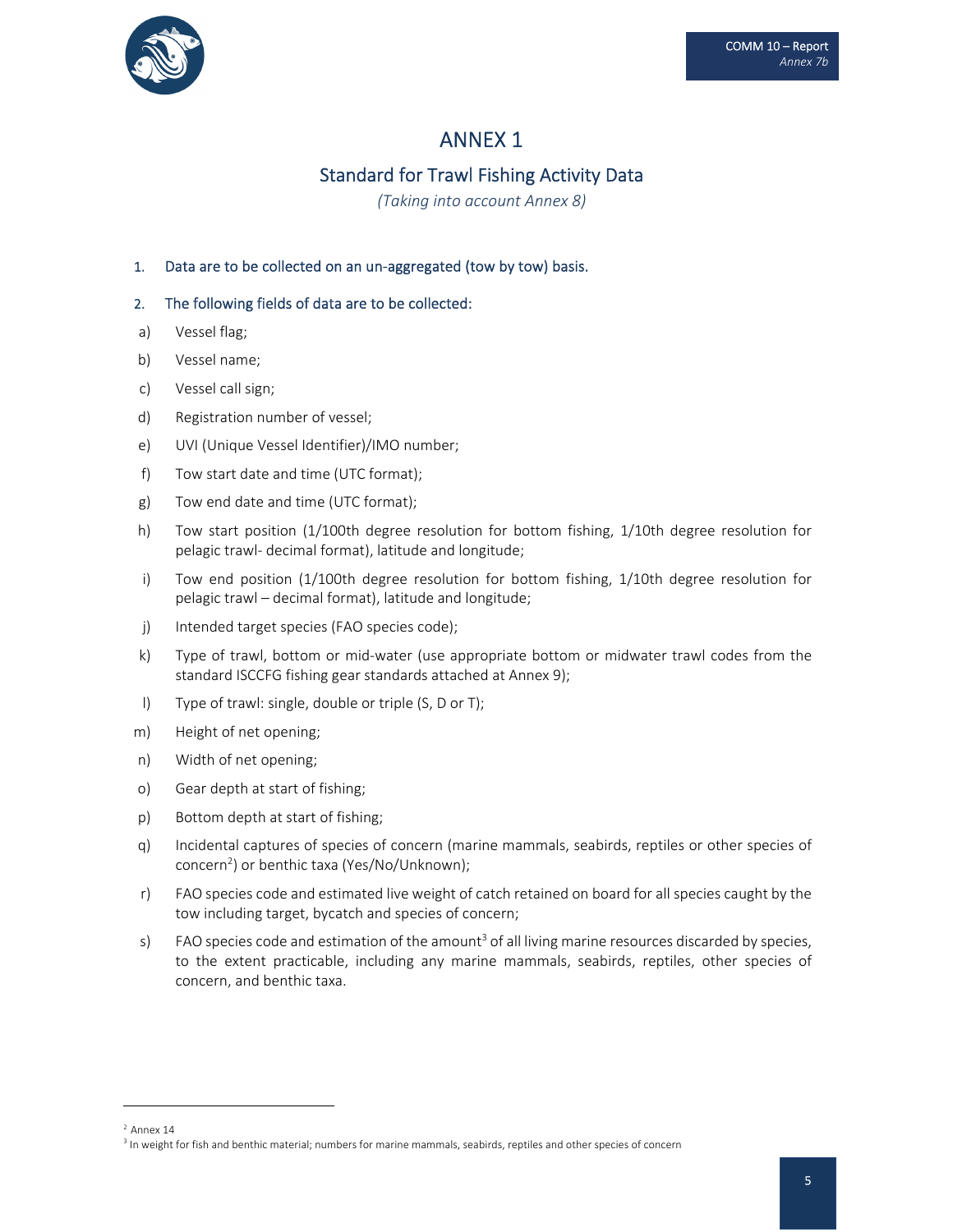

# ANNEX 2 Standard for Purse Seine Fishing Activity Data

*(Taking into account Annex 8)*

### 1. Data are to be collected on an un-aggregated (set by set) basis.

- a) Vessel flag;
- b) Vessel name;
- c) Vessel call sign;
- d) Registration number of vessel;
- e) UVI (Unique Vessel Identifier)/IMO number;
- f) Set start date and time (UTC format);
- g) Set end date time (UTC format);
- h) Set start position (1/10th degree resolution decimal format), latitude and longitude;
- i) Net length;
- j) Net height;
- k) Intended target species (FAO species code);
- l) Incidental captures of species of concern (marine mammals, seabirds, reptiles or other species of concern<sup>4)</sup> or benthic taxa (Yes/No/Unknown);
- m) FAO species code and estimated live weight of catch retained on board for all species caught by the set including target, bycatch and species of concern;
- n) FAO species code and estimation of the amount<sup>5</sup> of all living marine resources discarded by species, to the extent practicable, including any marine mammals, seabirds, reptiles, other species of concern, and benthic taxa.

<sup>4</sup> Annex 14

<sup>5</sup> In weight for fish and benthic material; numbers for marine mammals, seabirds, reptiles and other species of concern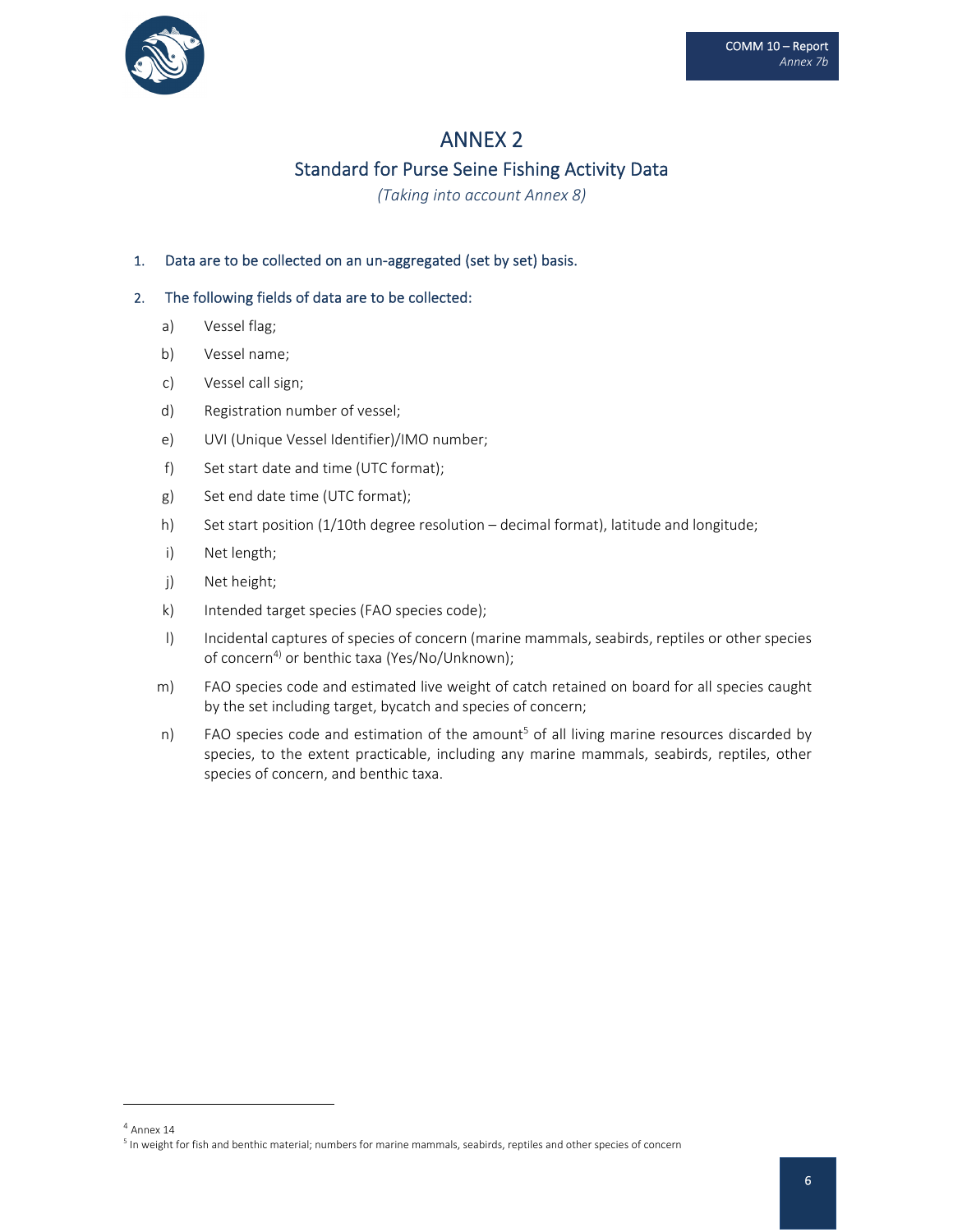

## Standard for bottom long lining fishing activity data

*(Taking into account Annex 8)*

## 1. Data are to be collected on an un-aggregated (set by set) basis.

- a) Vessel flag;
- b) Vessel name;
- c) Vessel call sign;
- d) Registration number of vessel;
- e) UVI (Unique Vessel Identifier)/IMO number;
- f) Set start date and time (UTC format);
- g) Set end date and time (UTC format);
- h) Set start position (1/100th degree resolution decimal format), latitude and longitude;
- i) Set end position (1/100th degree resolution decimal format), latitude and longitude;
- j) Intended target species (FAO species code);
- k) Number of hooks;
- l) Bottom depth at start of set;
- m) Incidental captures of species of concern (marine mammals, seabirds, reptiles or other species of concern<sup>6</sup>) or benthic taxa (Yes/No/Unknown);
- n) FAO species code and estimated live weight of catch retained on board for all species caught by the set including target, bycatch and species of concern;
- o) FAO species code and estimation of the amount<sup>7</sup> of all living marine resources discarded by species to the extent practicable, including any marine mammals, seabirds, reptiles, species of concern, and benthic taxa.

 $6$  Annex 14

 $7$  In weight for fish and benthic material; numbers for marine mammals, seabirds, reptiles and other species of concern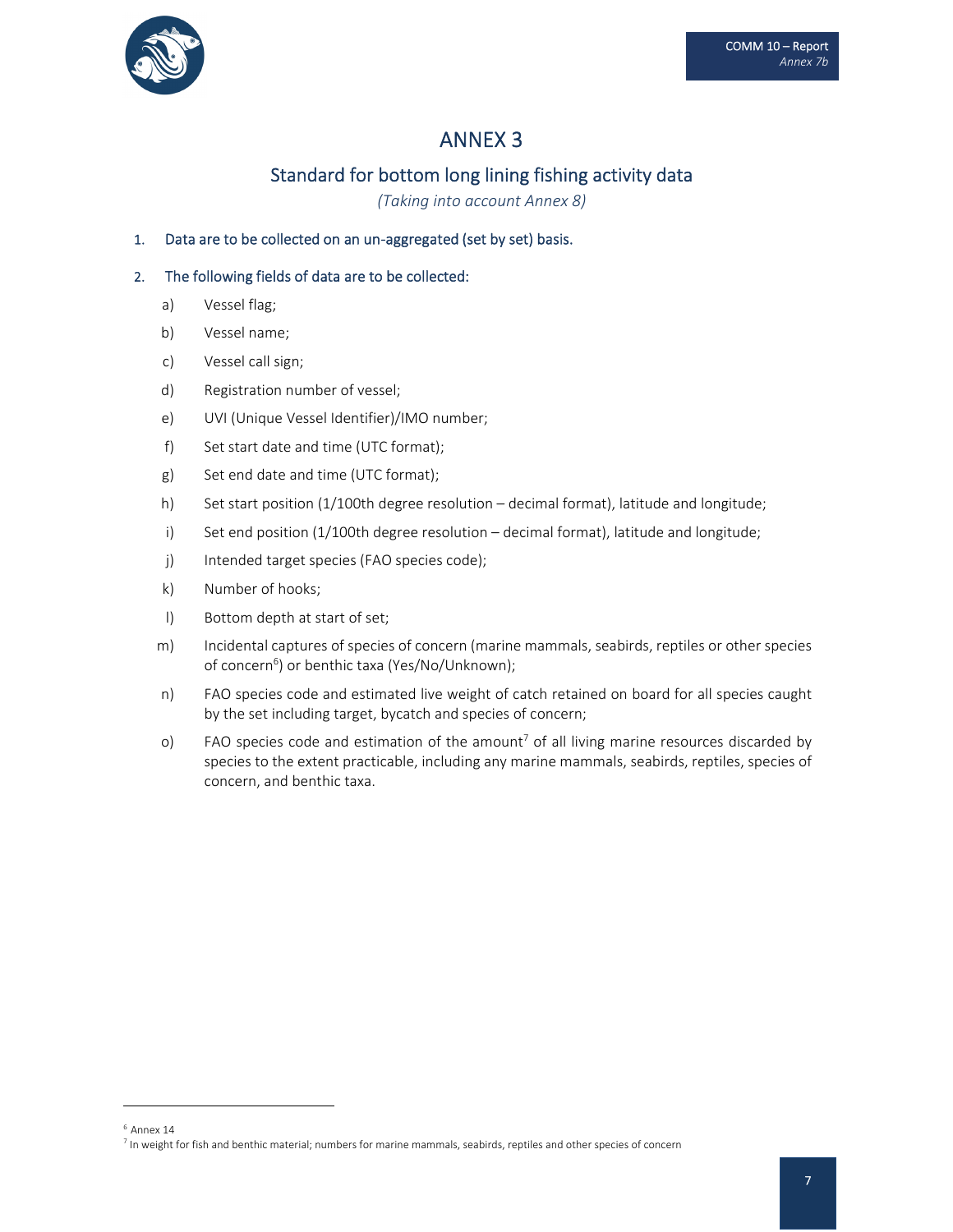

# Standard for jigging fishing activity data

*(Taking into account Annex 8)*

## 1. Data are to be collected on a daily basis

## 2. The following fields of data are to be collected:

- a) Vessel flag;
- b) Vessel name;
- c) Vessel call sign;
- d) Registration number of vessel;
- e) UVI (Unique Vessel Identifier)/IMO number;
- f) Date of fishing activity (UTC date);
- g) Position at start of drift (1/10th degree resolution decimal format), latitude and longitude;
- h) Position at end of drift (1/10th degree resolution decimal format), latitude and longitude;
- i) Intended target species (FAO species code);
- j) Echo Sounder (Yes/No);
- k) Number of crew;
- l) Number of single jig machines;
- m) Number of double jig machines;
- n) Number of jigs per line;
- o) Maximum Operating depth;
- p) Total deck light power (kW);
- q) Total hours fished (h);
- r) Incidental captures of species of concern (marine mammals, seabirds, reptiles or other species of concern<sup>8</sup>) or benthic taxa (Yes/No/Unknown);
- s) FAO species code and estimated live weight of catch retained on board for all species caught by the fishing event including target, bycatch and species of concern;
- t) FAO species code and estimation of the amount<sup>9</sup> of all living marine resources discarded by species, to the extent practicable, including any marine mammals, seabirds, reptiles, species of concern, and benthic taxa.

<sup>8</sup> Annex 14

<sup>&</sup>lt;sup>9</sup> In weight for fish and benthic material; numbers for marine mammals, seabirds, reptiles and other species of concern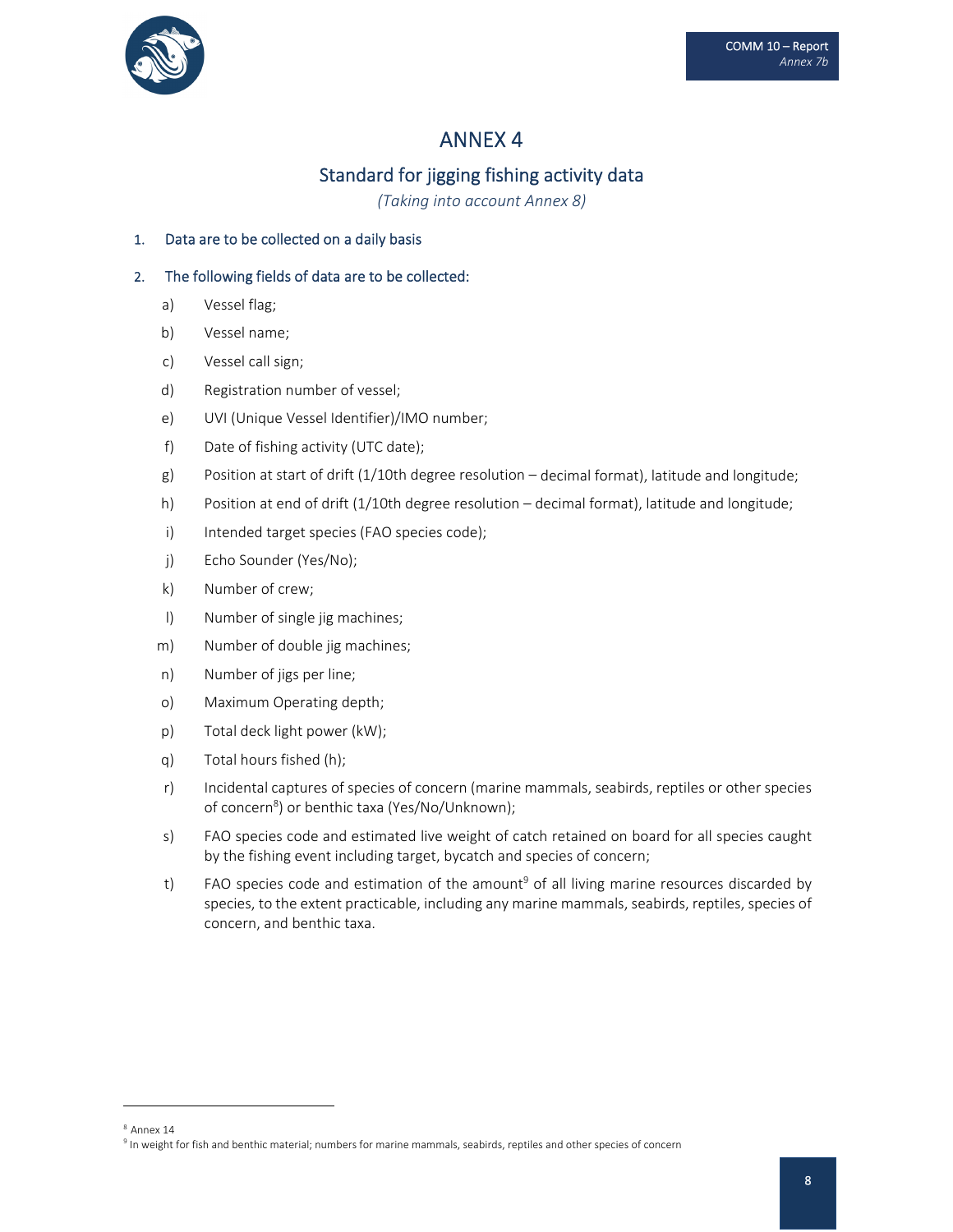

## Standard for potting methods fishing activity data

*(Taking into account Annex 8)*

## 1. Data are to be collected on an un‐aggregated (set by set) basis

- a) Vessel flag;
- b) Vessel name;
- c) Vessel call sign;
- d) Registration number of vessel;
- e) UVI (Unique Vessel Identifier)/IMO number;
- f) Set start date and time (UTC format);
- g) Set end date and time (UTC format);
- h) Start of set position (1/10th degree resolution decimal format), latitude and longitude;
- i) End of set position (1/10th degree resolution decimal format), latitude and longitude;
- j) Intended target species (FAO species code);
- k) Depth at start of set;
- l) Depth at end of set;
- m) Type of pots;
- n) Total number of pots set;
- o) Type of bait used;
- p) Incidental captures of species of concern (marine mammals, seabirds, reptiles or other species of concern<sup>10</sup>) or benthic taxa (Yes/No/Unknown);
- q) FAO species code and estimated live weight of catch retained on board for all species caught by the set including target, bycatch and species of concern;
- $r$ ) FAO species code and estimation of the amount<sup>11</sup> of all living marine resources discarded by species, to the extent practicable, including any marine mammals, seabirds, reptiles, species of concern, and benthic taxa.

 $10$  Annex 14

 $11$  In weight for fish and benthic material; numbers for marine mammals, seabirds, reptiles and other species of concern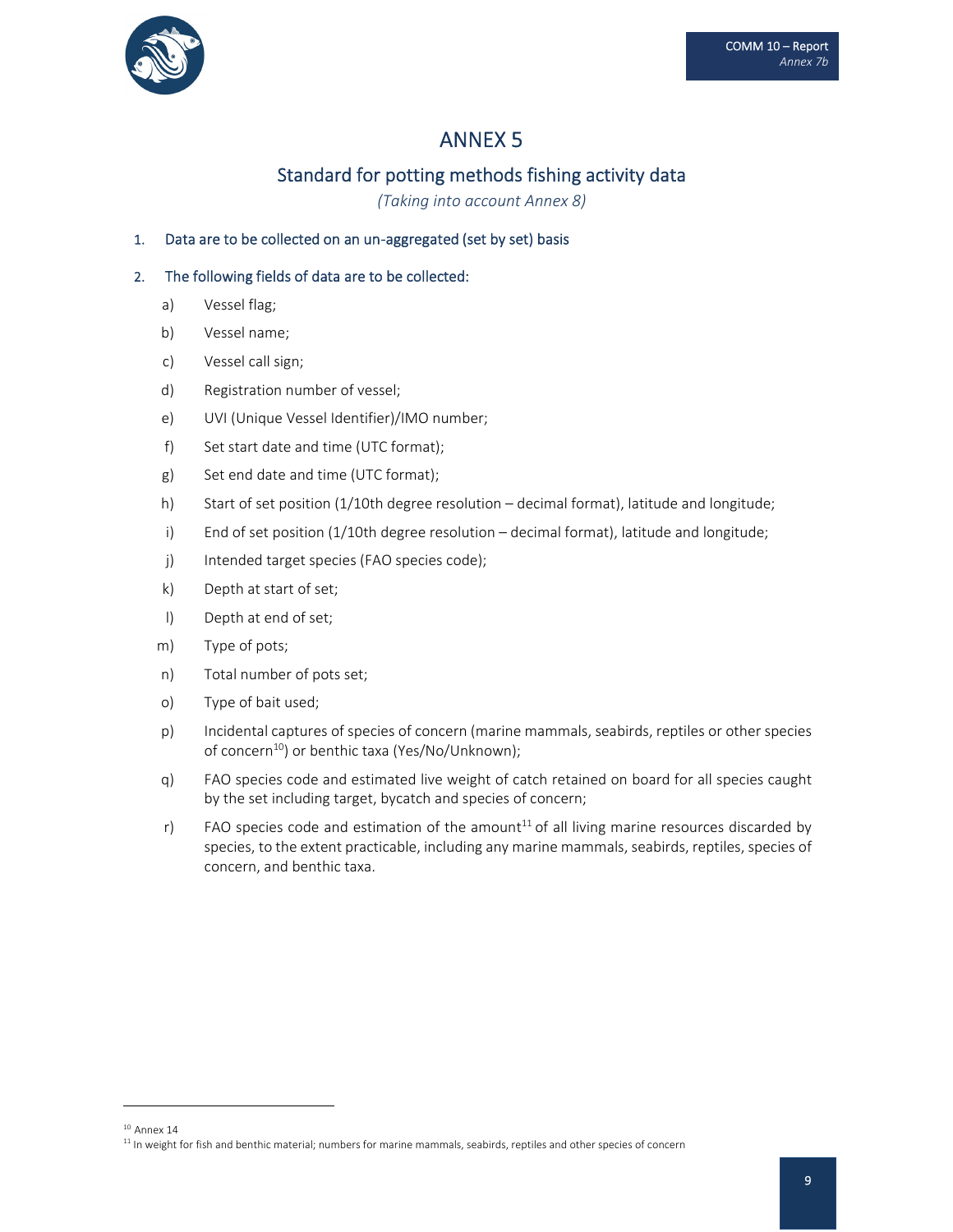

## Standard for hand/drop/dahn lining fishing activity data

*(Taking into account Annex 8)*

## 1. Data are to be collected on an un-aggregated (series by series) basis

- a) Vessel flag;
- b) Vessel name;
- c) Vessel call sign;
- d) Registration number of vessel;
- e) UVI (Unique Vessel Identifier)/Lloyd's/IMO number;
- f) Set start date and time (UTC format);
- g) Set end date and time (UTC format);
- h) Start of set position (1/100th degree resolution decimal format), latitude and longitude;
- i) End of set position (1/100th degree resolution decimal format), latitude and longitude;
- j) Intended target species (FAO species code);
- k) Depth at start of set;
- l) Depth at end of set;
- m) Total number of hooks in the set;
- n) Number of hooks lost;
- o) Type of hooks used;
- p) Type of leader used;
- q) Total number of line lifts in the set;
- r) Type of bait used;
- s) Incidental captures of species of concern (marine mammals, seabirds, reptiles or other species of concern<sup>12</sup>) or benthic taxa (Yes/No/Unknown);
- t) FAO species code and estimated live weight of catch retained on board for all species caught by the set including target, bycatch and species of concern;
- u) FAO species code and estimation of the amount<sup>13</sup> of all living marine resources discarded by species, to the extent practicable, including any marine mammals, seabirds, reptiles, species of concern, and benthic taxa.

 $12$  Annex 14

<sup>&</sup>lt;sup>13</sup> In weight for fish and benthic material; numbers for marine mammals, seabirds, reptiles and other species of concern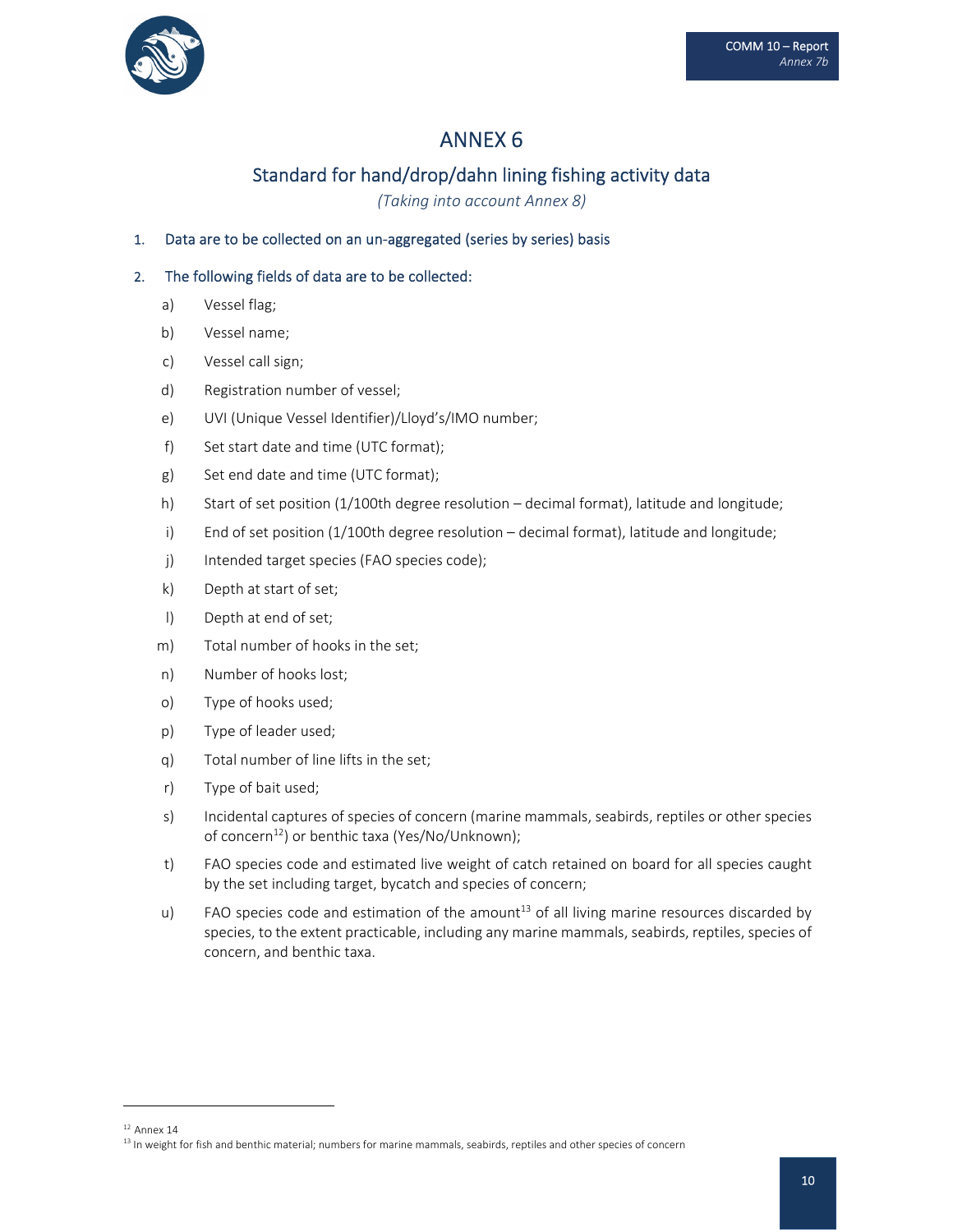

## Standard for Observer Data

## A. Vessel & Observer Data to be Collected for Each Observer Trip

1. Vessel and observer details are to be recorded only once for each observed trip, and must be reported in a way that links the vessel data to data required in Sections B, C, D and E.

## 2. The following vessel data are to be collected for each observed trip:

- a) Current vessel flag;
- b) Name of vessel;
- c) Name of the Captain;
- d) Name of the fishing master;
- e) Registration number;
- f) International radio call sign (if any);
- g) UVI (Unique Vessel Identifier) / Lloyd's / IMO number;
- h) Previous Names (if known);
- i) Port of registry;
- j) Previous flag (if any);
- k) Type of vessel (use appropriate ISSCFV codes, Annex 10);
- l) Type of fishing method(s) (use appropriate ISSCFG codes, Annex 9);
- m) Vessel length (m);
- n) Vessel length type e.g. "LOA", "LBP";
- o) Beam (m);
- p) Gross Tonnage GT (to be provided as the preferred unit of tonnage);
- q) Gross register tonnage GRT (to be provided if GT not available; may also be provided in addition to GT);
- r) Power of main engine(s) (kilowatts);
- s) Hold capacity (cubic metres);
- t) Record of the equipment on board which may affect fishing power factors (navigational equipment, radar, sonar systems, weather fax or satellite weather receiver, sea‐surface temperature image receiver, Doppler current monitor, radio direction finder), where practical;
- u) Total number of crew (all staff, excluding observers).

#### 3. The following observer data are to be collected for each observed trip:

- a) Observer's name;
- b) Observer's organisation;
- c) Date observer embarked (UTC date);
- d) Port of embarkation;
- e) Date observer disembarked (UTC date);
- f) Port of disembarkation.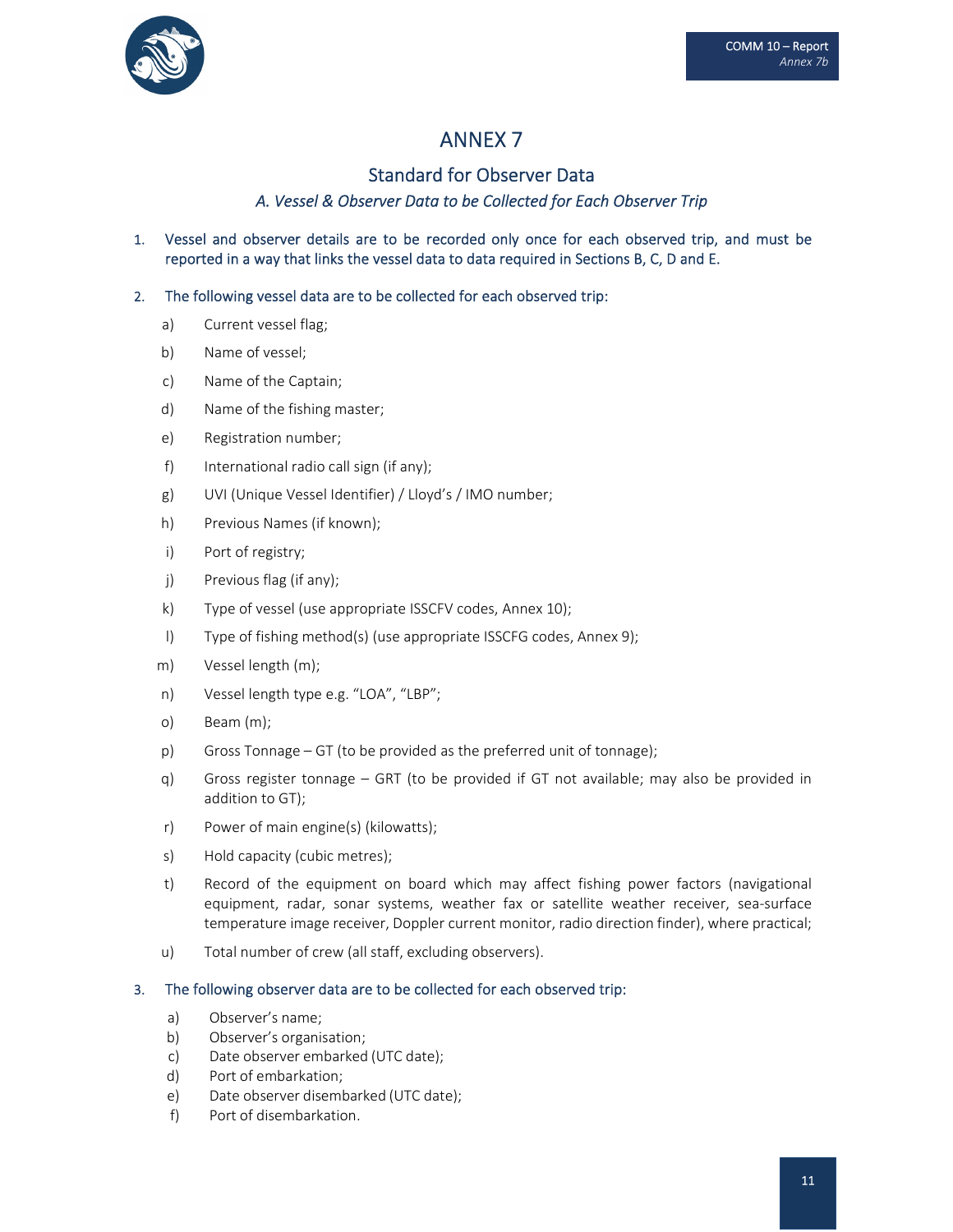

## B. Catch & Effort Data to be Collected for Trawl Fishing Activity

*(Taking into account Annex 8)*

#### 1. Data are to be collected on an un‐aggregated (tow by tow) basis for all observed trawls.

#### 2. The following data are to be collected for each observed trawl tow:

- a) Tow start date and time (the time gear starts fishing UTC);
- b) Tow end date and time (the time haul back starts UTC);
- c) Tow start position (Lat/Lon, nearest 1/100th degree for bottom fishing and 1/10th for pelagic trawl‐ decimal);
- d) Tow end position (Lat/Lon, nearest 1/100th degree for bottom fishing and 1/10th for pelagic trawl decimal);
- e) Intended target species (FAO species code);
- f) Type of trawl, bottom or mid‐water (use appropriate bottom or midwater trawl codes from the standard ISCCFG fishing gear standards attached at Annex 9);
- g) Type of trawl: single, double or triple (S, D or T);
- h) Height of net opening;
- i) Width of net opening;
- j) Mesh size of the cod-end net (stretched mesh, mm);
- k) Mesh type (diamond, square, etc);
- l) Gear depth (of footrope) at start of fishing;
- m) Bottom (seabed) depth at start of fishing;
- n) Record any bycatch mitigation measures employed, as per below:
	- i. Tori lines if so, record details as described in Section M;
	- ii. Bird baffler(s) if so, record details as described in Section O;
	- iii. Offal management if so, record as per below:
		- i. No discharge during shooting and hauling;
		- ii. Only liquid discharge;
		- iii. Waste batching ≥ 2 hours/other/none;
	- iv. Other if so, record details;
- o) Estimated catch of all species (FAO species code) retained on board, split by species, in live weight (to the nearest kg);
- p) Estimated catch of all species (FAO species code) discarded, split by species, in live weight (to the nearest kg), including all benthic taxa;
- q) If any marine mammals, seabirds, reptiles or other species of concern were caught, report as per requirements described in Section H;
- r) If any benthic material, including VME Indicator Taxa<sup>14</sup>, was caught record as per the requirements described in Section I.

<sup>&</sup>lt;sup>14</sup> VME Indicator Taxa are defined in Annex 5 of CMM 03-2021 (Bottom Fishing)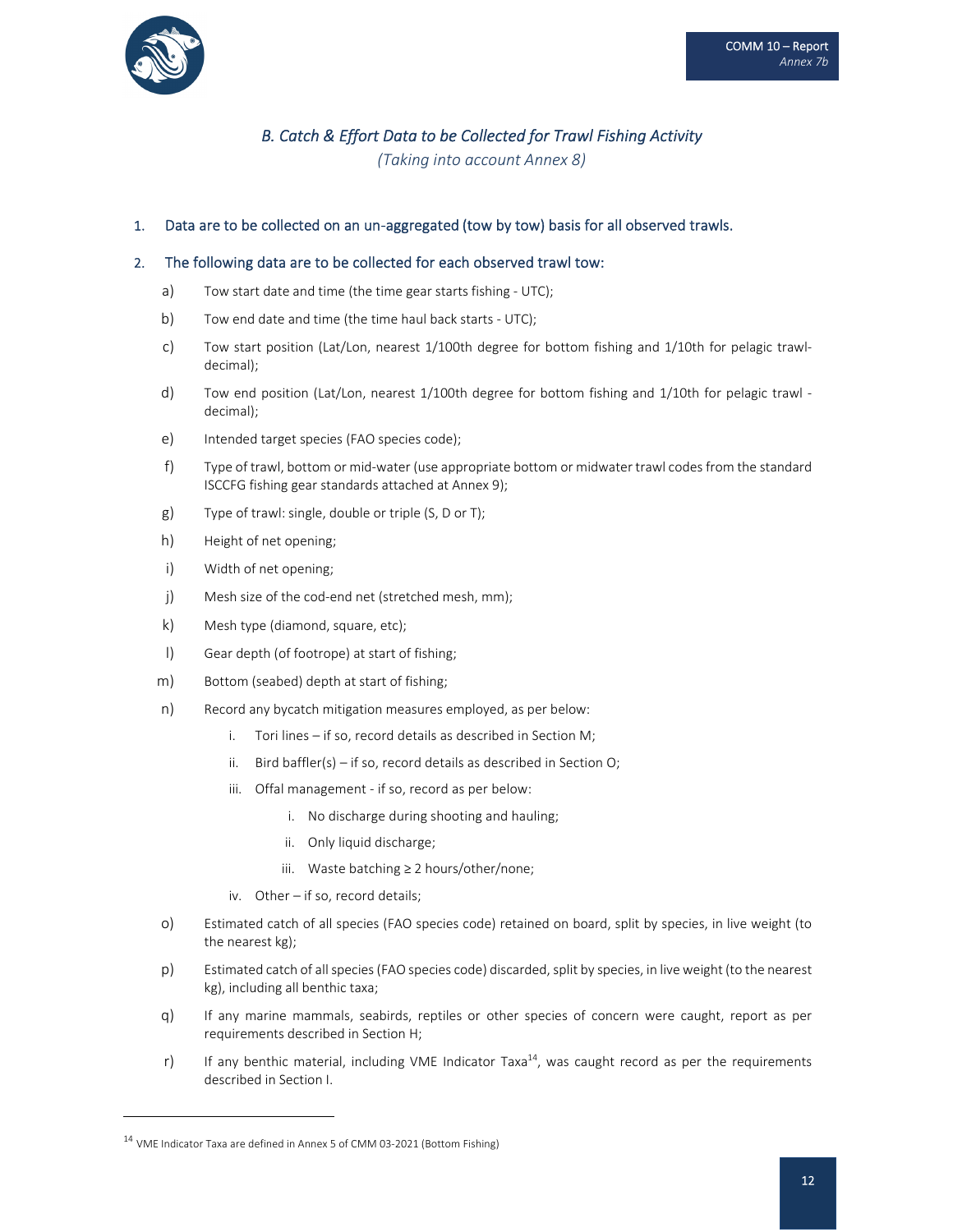

## C. Catch & Effort Data to be Collected for Purse Seine Fishing Activity

*(Taking into account Annex 8)*

1. Data are to be collected on an un-aggregated (set by set) basis for all observed purse-seine sets.

#### 2. The following data are to be collected for each observed purse-seine set:

- a) Total search time before this set, since the last set;
- b) Set start date and time (the time gear starts fishing UTC);
- c) Set end date and time (the time haul back starts ‐ UTC);
- d) Set start position (Lat/Long, nearest 1/100th degree resolution);
- e) Net length (m);
- f) Net height (m);
- g) Net mesh size (stretched mesh, mm) and mesh type (diamond, square, etc);
- h) Intended target species (FAO species code);
- i) Record any bycatch mitigation measures employed, using types as described below and providing detail as required:
	- i. Tori lines if so, record details as described in Section M;
	- ii. Bird baffler(s) if so, record details as described in Section O;
	- iii. Offal management if so, record as per below:
		- i. No discharge during shooting and hauling;
		- ii. Only liquid discharge;
		- iii. Waste batching ≥ 2 hours/other/none;
	- iv. Night setting, (when setting is restricted to between the times of nautical dusk and nautical dawn);
	- v. Line weighting if so, record details as described in Section N;
	- vi. Other if so, record details;
- j) Estimated catch of all species (FAO species code) retained on board, split by species, in live weight (to the nearest kg);
- k) Estimated catch of all species (FAO species code) discarded, split by species, in live weight (to the nearest kg), including all benthic taxa;
- I) If any marine mammals, seabirds, reptiles or other species of concern were caught, report as per requirements described in Section H;
- m) If any benthic material, including VME Indicator Taxa<sup>15</sup>, was caught record as per the requirements described in Section I.

<sup>&</sup>lt;sup>15</sup> VME Indicator Taxa are defined in Annex 5 of CMM 03-2021 (Bottom Fishing)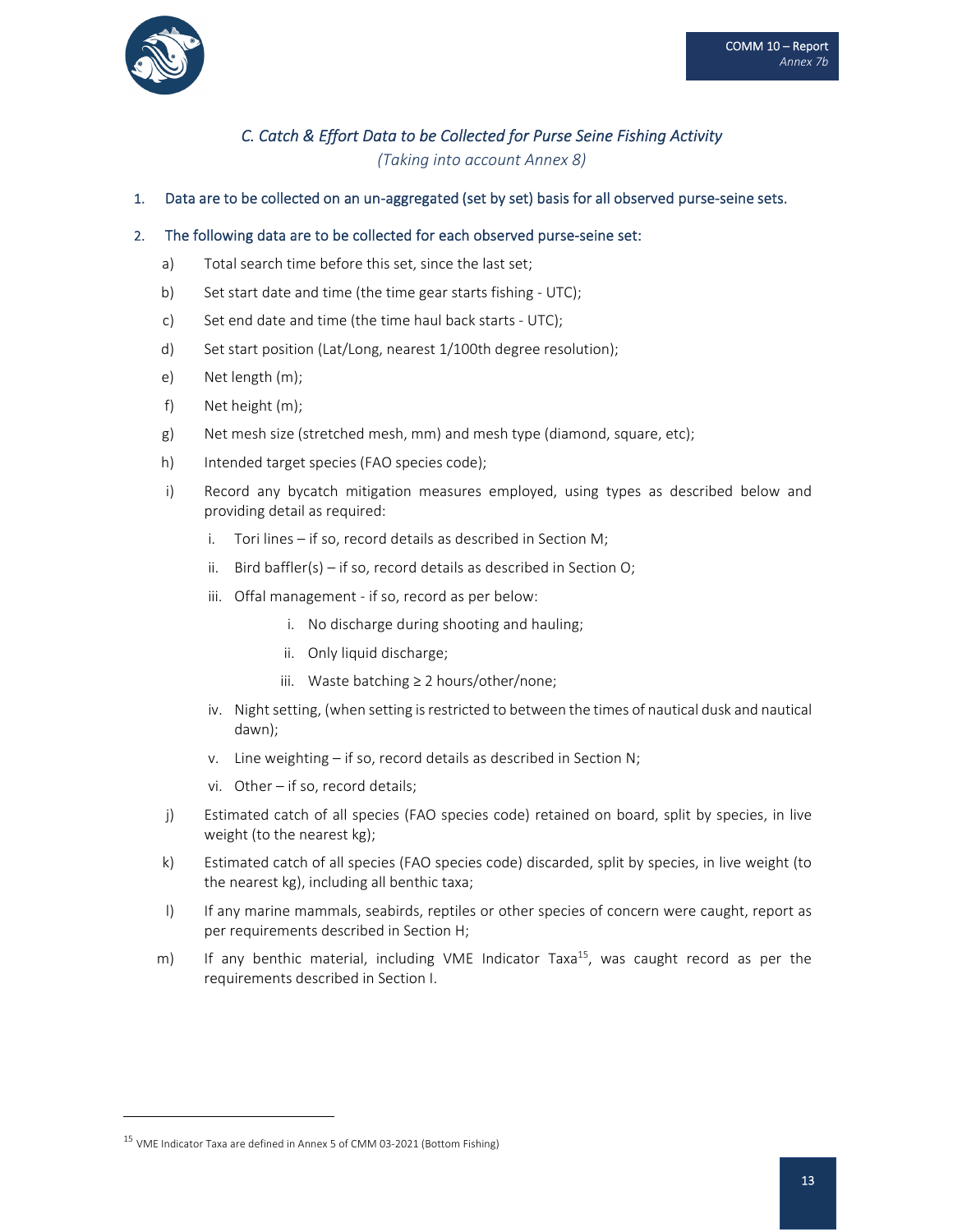

# D. Catch & Effort Data to be Collected for Bottom Long Line Fishing Activity

*(Taking into account Annex 8)*

1. Data are to be collected on an un-aggregated (set by set) basis for all observed longline sets.

#### 2. The following fields of data are to be collected for each set:

- a) Set start date and time (UTC format);
- b) Set end date and time (UTC format);
- c) Set start position (Lat/Lon, nearest 1/100th degree decimal format);
- d) Set end position (Lat/Lon, nearest 1/100th degree decimal format);
- e) Intended target species (FAO species code);
- f) Total length of longline set (km);
- g) Number of hooks for the set;
- h) Bottom (seabed) depth at start of set;
- i) Number of hooks actually observed (including for marine mammals, seabirds, reptiles or other species of concern caught) during the haul;
- j) Estimated catch of all species (FAO species code) retained on board, split by species, in live weight (to the nearest kg);
- k) Estimated catch of all species (FAO species code) discarded, split by species, in live weight (to the nearest kg), including all benthic taxa;
- I) If any marine mammals, seabirds, reptiles or other species of concern were caught, report as per requirements described in Section H;
- m) If any benthic material, including VME Indicator Taxa, was caught record as per the requirements described in Section I;
- n) Record any bycatch mitigation measures employed and bait type, using types as described below and providing detail as required:
	- i. Tori lines if so, record details as described in Section M;
	- ii. Bird baffler(s) if so, record details as described in Section O;
	- iii. Offal management ‐ if so, record as per below:
		- i. No discharge during shooting and hauling;
		- ii. Only liquid discharge;
		- iii. Waste batching ≥ 2 hours/other/none;
	- iv. Night setting, (when setting is restricted to between the times of nautical dusk and nautical dawn);
	- v. Line weighting if so, record details as described in Section N;
	- vi. Bait type record if fish/squid/mixed; live/dead/mixed; frozen/thawed/mixed; synthetic;
	- vii. Other if so, record details;
- o) What haul mitigation was used? (bird deterrent curtains/other/none). If other, describe.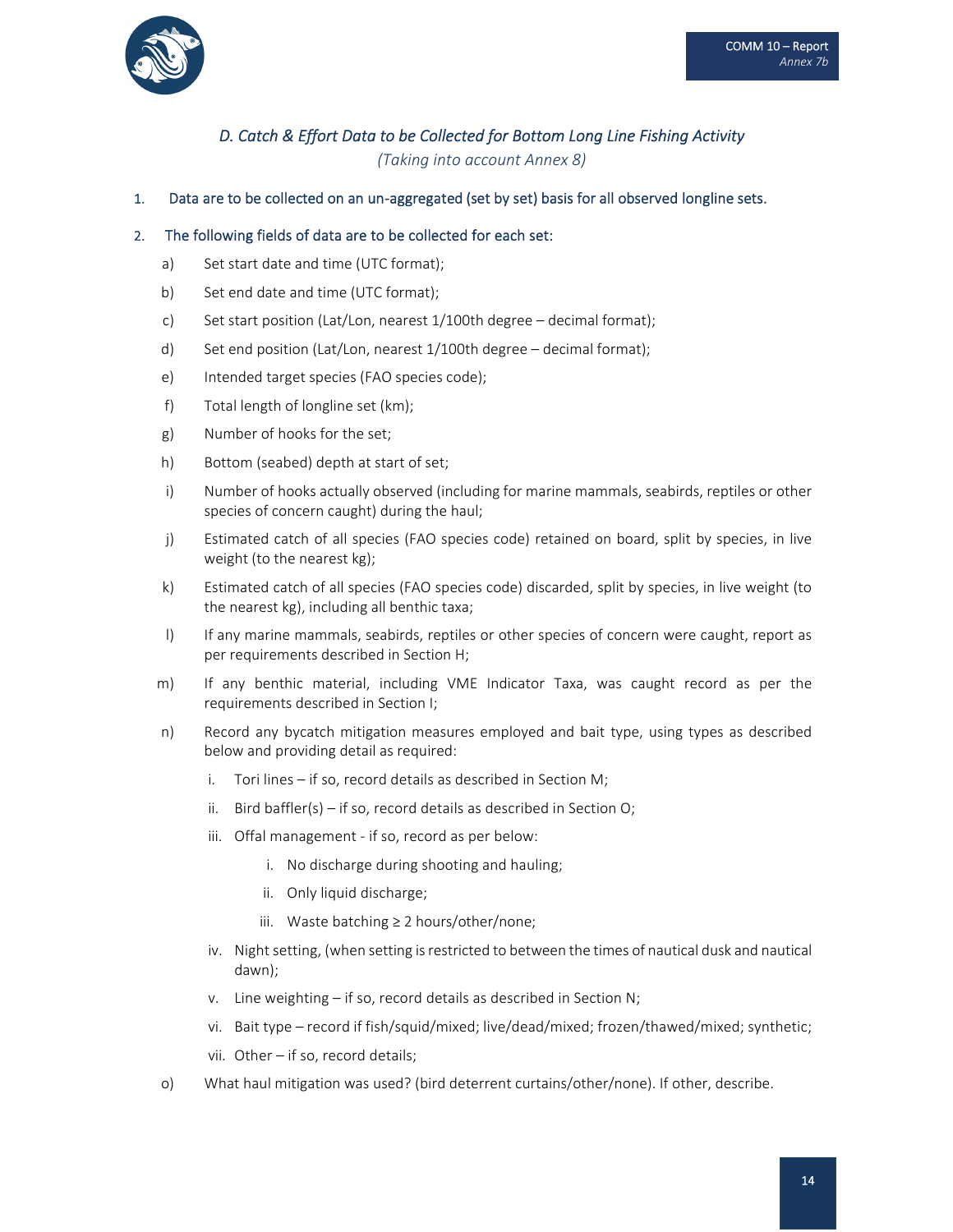

# E. Catch & Effort Data to be Collected for Jigging Fishing Activity

*(Taking into account Annex 8)*

1. Data are to be collected on a daily basis for all observed squid jig effort.

### 2. The following data are to be collected for each observed day of squid jig effort:

- a) Fishing start date and time (UTC);
- b) Fishing end date and time (UTC);
- c) Position at start of drift (1/10th degree ‐ decimal) latitude and longitude;
- d) Position at end of drift (1/10th degree ‐ decimal) latitude and longitude;
- e) Intended target species (FAO species code);
- f) Blast freezing throughput (tonnes per hour);
- g) Total deck light power (kW);
- h) Number of hand jig lines;
- i) Number of single jig machines;
- j) Number of double jig machines;
- k) Number of jigs per line;
- l) Bycatch mitigation measures employed (if applicable);
- m) Estimated catch of all species (FAO species code) retained on board, split by species, in live weight (to the nearest kg);
- n) Estimated catch of all species (FAO species code) discarded, split by species, in live weight (to the nearest kg), including all benthic taxa;
- o) If any marine mammals, seabirds, reptiles or other species of concern were caught, report as per requirements described in Section H.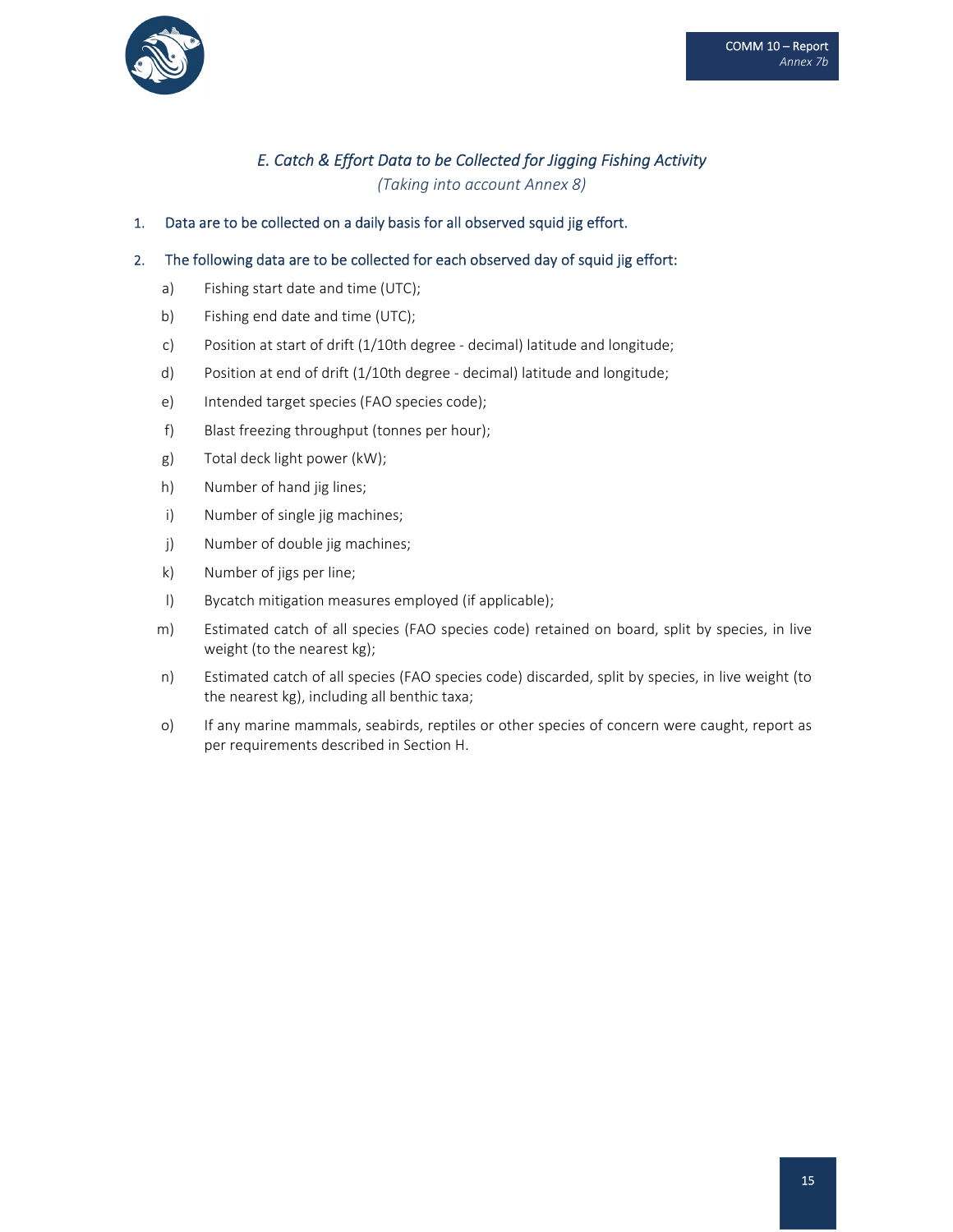

## *F. Length‐Frequency Data to Be Collected*

Representative and randomly sampled length-frequency data are to be collected for the target species and, time permitting, for other main by‐catch species. Length data should be collected and recorded at the most precise level appropriate for the species (cm or mm and whether to the nearest unit or unit below) and the type of measurement used (total length, fork length, or standard length) should also be recorded. If possible, total weight of length-frequency samples for each species should be recorded, or estimated and the method of estimation recorded, and observers may be required to also determine sex of measured fish to generate length‐frequency data stratified by sex.

#### 1. Commercial Sampling Protocol

- a) Fish species other than skates, rays and sharks:
	- i. Fish length should be measured, consistent with Section Q, to the nearest cm for fish which attain a maximum length greater than 40 cm;
	- ii. Fish length should be measured, consistent with Section  $Q$ , to the nearest mm for fish which attain a maximum length less than 40 cm;
- b) Squid:
	- i. Mantle length should be measured to the nearest cm;
- c) Skates and rays:
	- i. maximum disk width should be measured;
- d) Sharks
	- i. Appropriate length measurement to be used should be selected for each species (see Section Q). As a default, total length should be measured;
- e) Marine mammals and reptiles (as possible)
	- i. Total length should be measured wherever possible.

#### 2. Scientific Sampling Protocol

For scientific sampling of species, length measurements may need to be made at a finer resolution than specified above.

Measurement standards for invertebrates (i.e. crabs/lobsters) will be developed as required in line with the development of the associated exploratory fishery.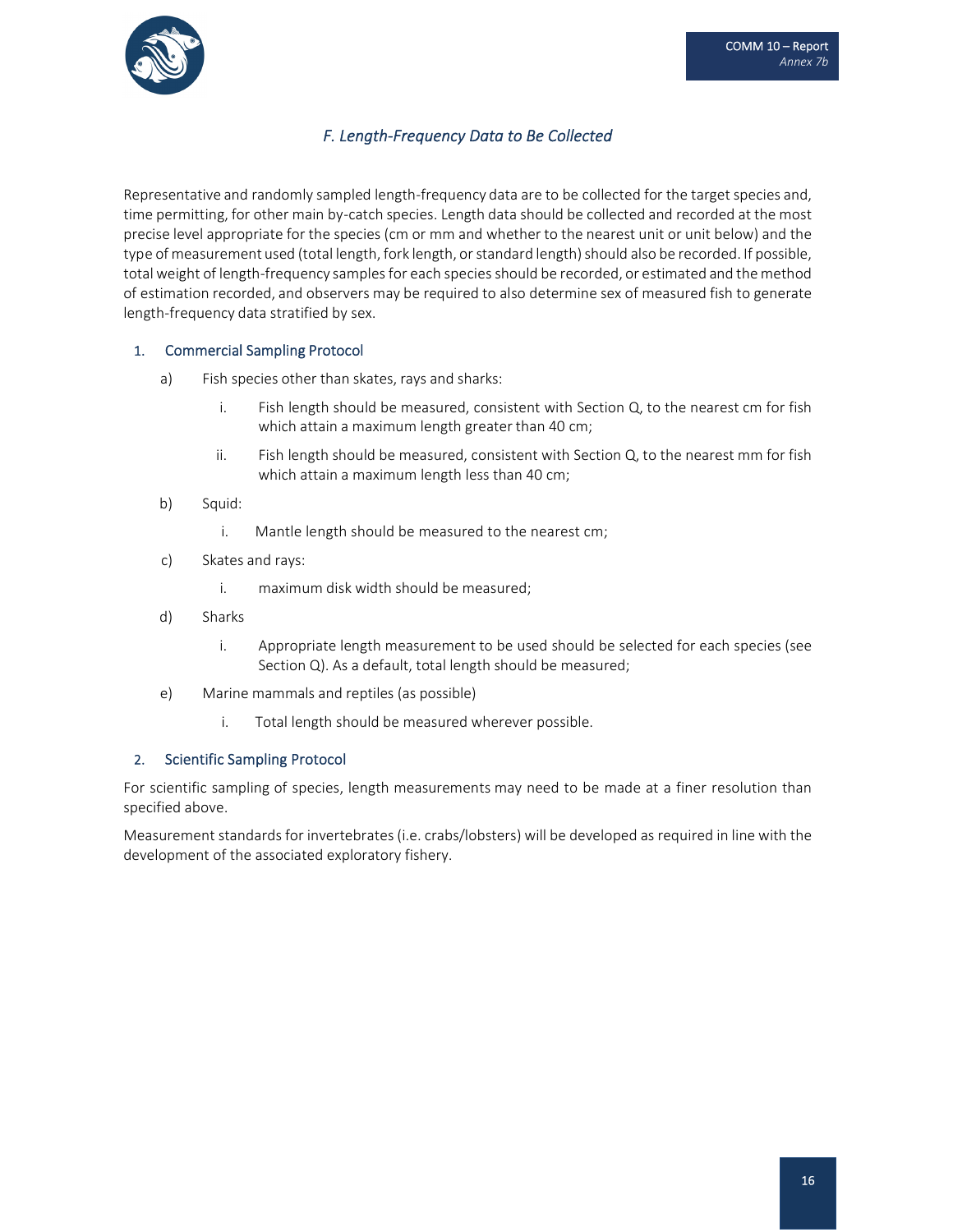

## *G. Biological Sampling to be Conducted*

#### 1. The following biological data should be collected for representative samples of the main target species and, time permitting, for other main by-catch species contributing to the catch:

- a) Species;
- b) Length (mm or cm). Measurement precision and type should be determined on a species by species basis consistent with that defined in Section F above;
- c) Type of length measurement used (i.e. total length, fork length, etc);
- d) Sex (male, female, immature, unsexed);
- e) Maturity stage (for sharks, report if pregnant, and how many (if any) eggs/pups found).
- 2. Observers should collect tissue, otolith and/or stomach samples according to pre-determined specific research programmes implemented by the Scientific Committee or other national scientific research.
- 3. Observers are to be briefed and provided with written length‐frequency and biological sampling protocols, where appropriate, and priorities for the above sampling specific to each observer trip.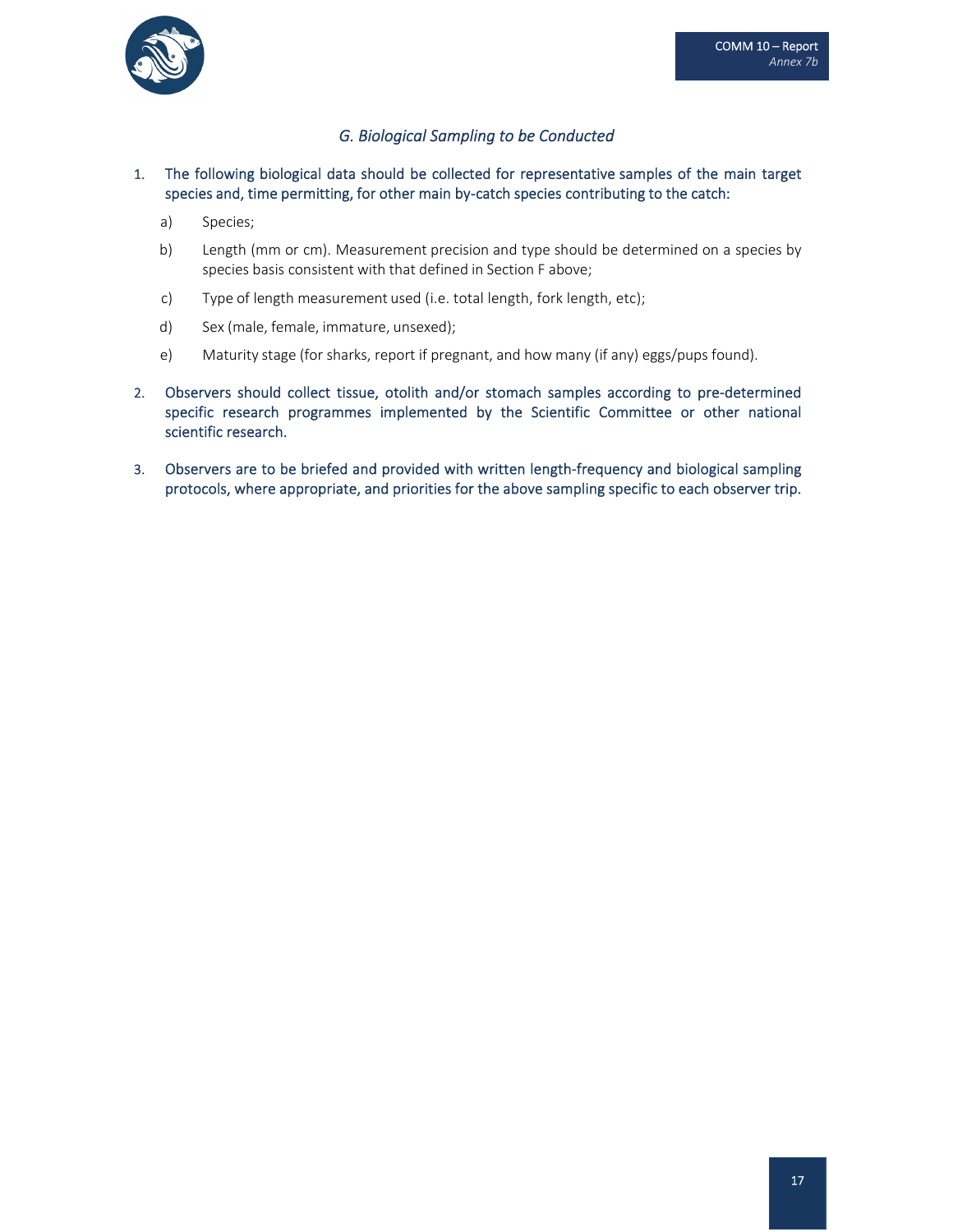

## H. Data to be Collected on Incidental Captures of seabirds, mammals, reptiles (turtles) and other *species of concern*

- 1. The following data are to be collected for all seabirds, mammals, reptiles (turtles) and other species of concern caught in fishing operations:
	- a) Species (identified taxonomically as far as possible, or accompanied by photographs if identification is difficult) and size;
	- b) Count of the number of each species caught per tow or set;
	- c) Fate of bycaught animal(s) (retained or released/discarded);
	- d) If released, life status (vigorous, alive, lethargic, dead) upon release;
	- e) If dead, then collect adequate information or samples<sup>16</sup> for onshore identification in accordance with pre‐determined sampling protocols. Where this is not possible, observers may be required to collect sub‐samples of identifying parts, as specified in biological sampling protocols;
	- f) Record the type of interaction (hook/line entanglement/warp strike/net capture/other). If other, describe.
- 2. Record sex of each individual for taxa where this is feasible from external observation, e.g. pinnipeds, small cetaceans or elasmobranchii species of concern.
- 3. Record the length of each individual (cm), with record of the type of length measurement used. Measurement precision and type should be determined on a species by species basis.
- 4. Record the life-history stage of each individual where this is feasible (i.e. juvenile/adult).

<sup>&</sup>lt;sup>16</sup> Options include: return of carcasses for necropsy, photographs taken using appropriate protocols or tissue or feather samples for genetic determination.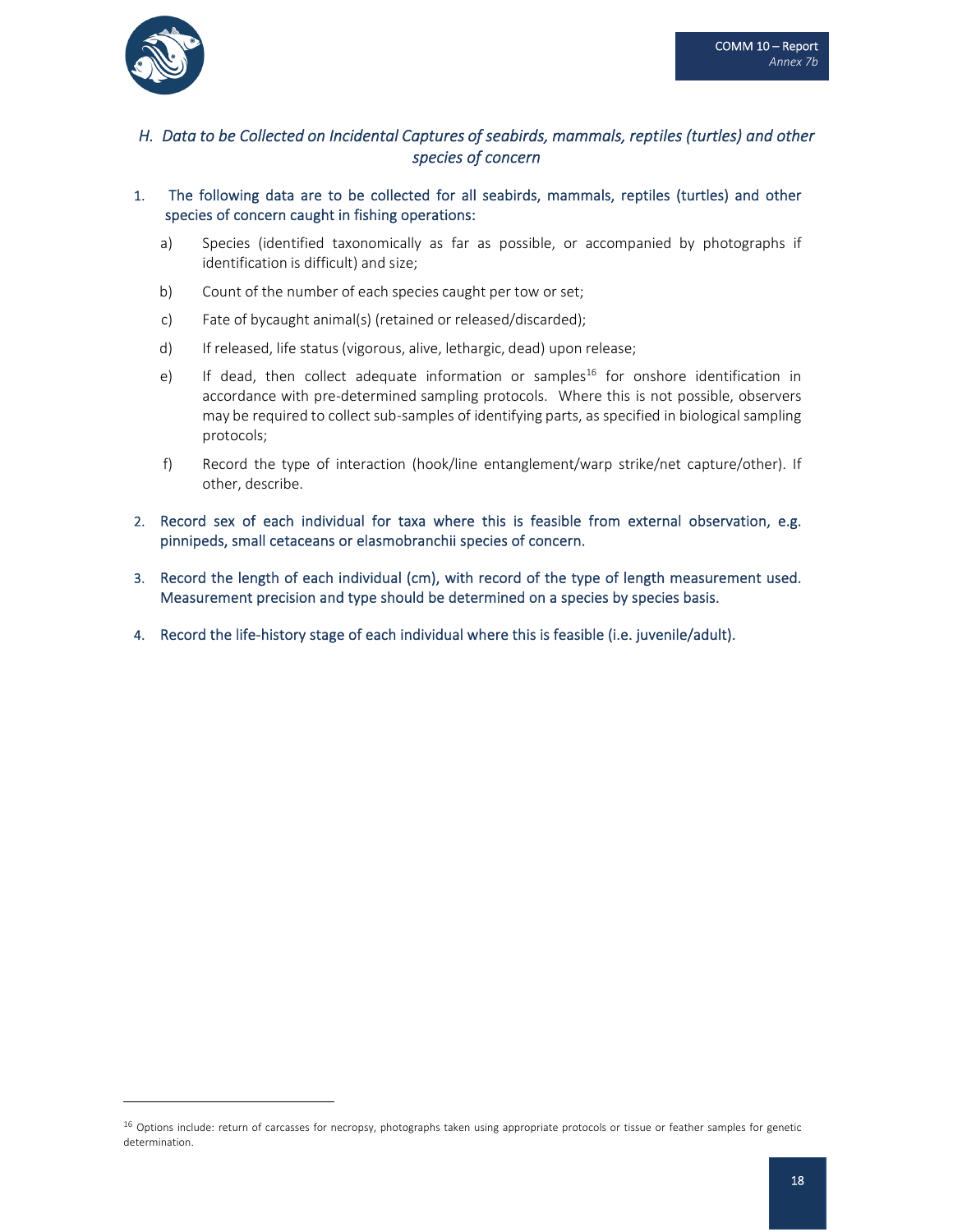

## *I. Detection of Fishing in Association with Vulnerable Marine Ecosystems*

#### 1. For all bottom fishing events, including trawl, bottom line, and potting, the following data are to be collected for all benthic taxa caught:

- a) Species (or accompanied by a photograph where identification to genus or species level is difficult);
- b) An estimate of the quantity (to the nearest 0.1 kg) of each listed benthic taxon caught in the fishing event;
- c) The method of weight estimation (e.g., visual estimate, weighed in full, accurate count of bins multiplied by number of bins) (note this information is not collected by the SPRFMO Secretariat but should be available upon request);
- d) Where possible, and particularly for new or scarce benthic species which do not appear in ID guides, whole samples should be collected and suitably preserved for identification on shore;
- e) Wherever possible, observersshould collectsamples and images according to pre‐determined specific research programmes implemented by the Scientific Committee or other national scientific research.

#### 2. For all bottom fishing events, the following data are to be collected for all taxa identified as VME indicators as defined in Annex 5 of CMM 03‐2021 (Bottom fishing):

- a) An estimate of the quantity (to the nearest 0.1 kg) of each VME indicator taxon caught in the fishing event;
- b) Wherever possible, a photograph of a representative sample of each VME indicator taxa caught in the fishing event, archived by the Member or CNCP through the SPRFMO Observer Programme in a way that allows the photograph to be linked to the specific weight record for the fishing event;
- c) Wherever possible, a photograph of the entire quantity of each VME indicator taxa caught in the fishing event, archived by the Member or CNCP through the SPRFMO Observer Programme in a way that allows the photograph to be linked to the specific weight record for the fishing event.

#### 3. For each observed trawl, the following data are to be collected for all taxa identified as VME indicators in Annex 5 of CMM 03-2021 (Bottom Fishing) using the appropriate VME Encounter template:

- a) A record of whether the weight of any of the VME indicator taxa in the trawl catch exceeded taxa‐specific weight thresholds as defined in Annex 6A of CMM03‐2021 (Bottom Fishing);
- b) A record of whether three or more VME indicator taxa in the trawl catch exceeded taxa-specific weight thresholds as defined in Annex 6B of CMM 03‐2021 (Bottom Fishing).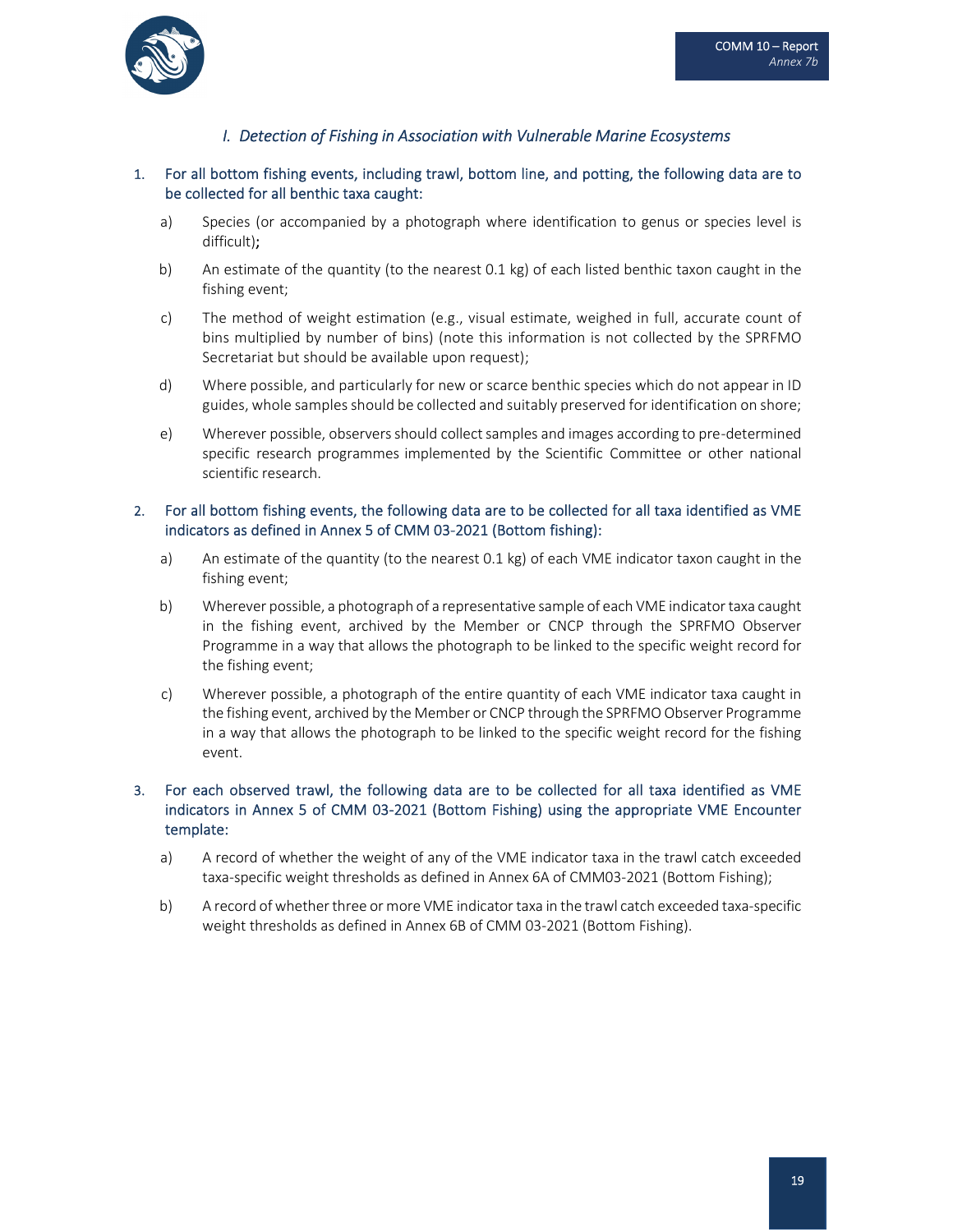

## *J. Data to be Collected for all Tag Recoveries*

## 1. The following data are to be collected for all recovered fish, seabird, mammal or reptile tags if the organism is dead, to be retained, or alive:

- a) Observer name;
- b) Vessel name;
- c) Vessel call sign;
- d) Vessel flag;
- e) Collect, label (with all details below) and store the actual tags for later return to the tagging agency;
- f) Species from which tag recovered;
- g) Tag colour and type (spaghetti, archival);
- h) Tag numbers (the tag number is to be provided for all tags when multiple tags were attached to one fish. If only one tag was recorded, a statement is required that specifies whether or not the other tag was missing). If the organism is alive and to be released, tag information should be collected in accordance with pre-determined sampling protocols;
- i) Date and time of capture (UTC);
- j) Location of capture (Lat/Lon, to the nearest 1/10th degree);
- k) Animal length/size (cm or mm) with description of what measurement wastaken (such astotal length, fork length, etc). Length measurements should be collected according to the criteria defined in Section F above;
- l) Sex (F=female, M=male, I=indeterminate, D=not examined);
- m) Whether the tags were found during a period of fishing that was being observed  $(Y/N)$ ;
- n) Reward information (e.g. name and address where to send reward).

(It is recognised that some of the data recorded here duplicates data that already exists in the previous categories of information. This is necessary because tag recovery information may be sent separately to other observer data.)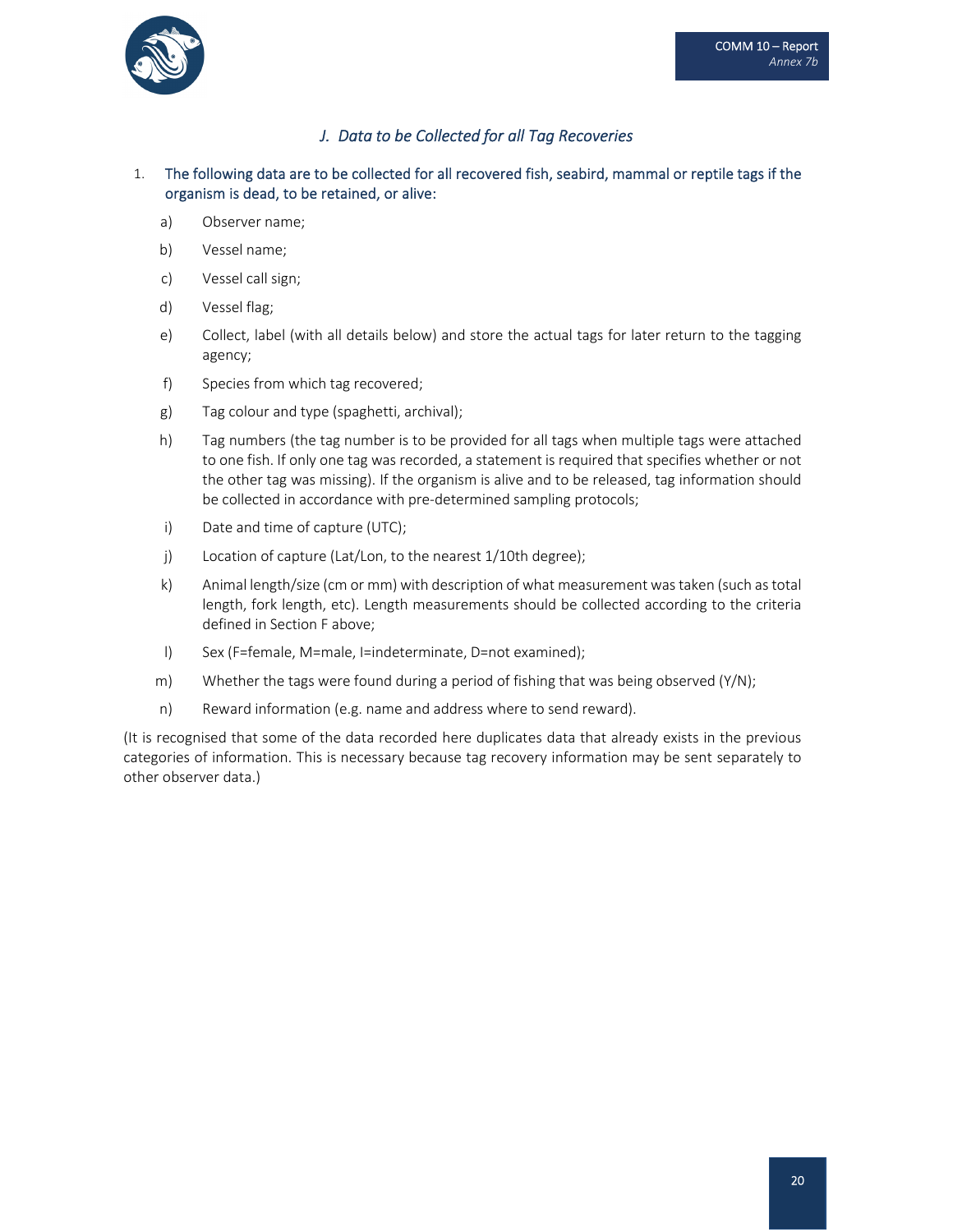

## *K. Hierarchies for Observer Data Collection*

- 1. Recognising that observers may not be able to collect all of the data described in these standards on each trip, a hierarchy of priorities is to be implemented for collection of observer data. Trip‐ specific or programme‐specific observer task priorities may be developed in response to specific research programme requirements, in which case such priorities should be followed by observers.
- 2. In the absence of trip‐ or programme‐specific priorities, the following generalised priorities should be followed by observers:
	- a) Fishing Operation Information
		- i. All vessel and tow / set / effort information;
	- b) Reporting of Catches
		- i. Record time, weight of catch sampled versus total catch or effort (e.g. number of hooks), and total numbers of each species caught;
		- ii. Identification and counts of seabirds, mammals, reptiles (turtles), sensitive benthic species and vulnerable species;
		- iii. Record numbers or weights of each species retained or discarded;
		- iv. Record instances of depredation, where appropriate;
	- c) Biological Sampling
		- i. Check for presence of tags;
		- ii. Length‐frequency data for target species;
		- iii. Basic biological data (sex, maturity) for target species;
		- iv. Length‐frequency data for main by‐catch species;
		- v. Otoliths (and stomach samples, if being collected) for target species;
		- vi. Basic biological data for by-catch species;
		- vii. Biological samples of by‐catch species (if being collected);
		- viii. Take photos;
	- d) The reporting of catches and biological sampling procedures should be prioritised among species groups as follows:

| <b>Species</b>                                                                                                                                          | Priority<br>(1 highest) |
|---------------------------------------------------------------------------------------------------------------------------------------------------------|-------------------------|
| Primary target species (such as jack mackerel, for pelagic fisheries,<br>orange roughy for demersal fisheries, and squid where targeted)                |                         |
| Seabirds, mammals, reptiles (turtles) or other species of concern                                                                                       |                         |
| All sharks                                                                                                                                              |                         |
| Other species typically within top 5 in the fishery (such as blue<br>mackerel for pelagic fisheries, and oreos and alfonsino for demersal<br>fisheries) | 4                       |
| All other species                                                                                                                                       |                         |

The allocation of observer effort among these activities will depend on the type of operation and setting. The size of sub-samples relative to unobserved quantities (e.g. number of hooks examined for species composition relative to the number of hooks set) should be explicitly recorded as per CMM 16‐2021 (Observer Programme).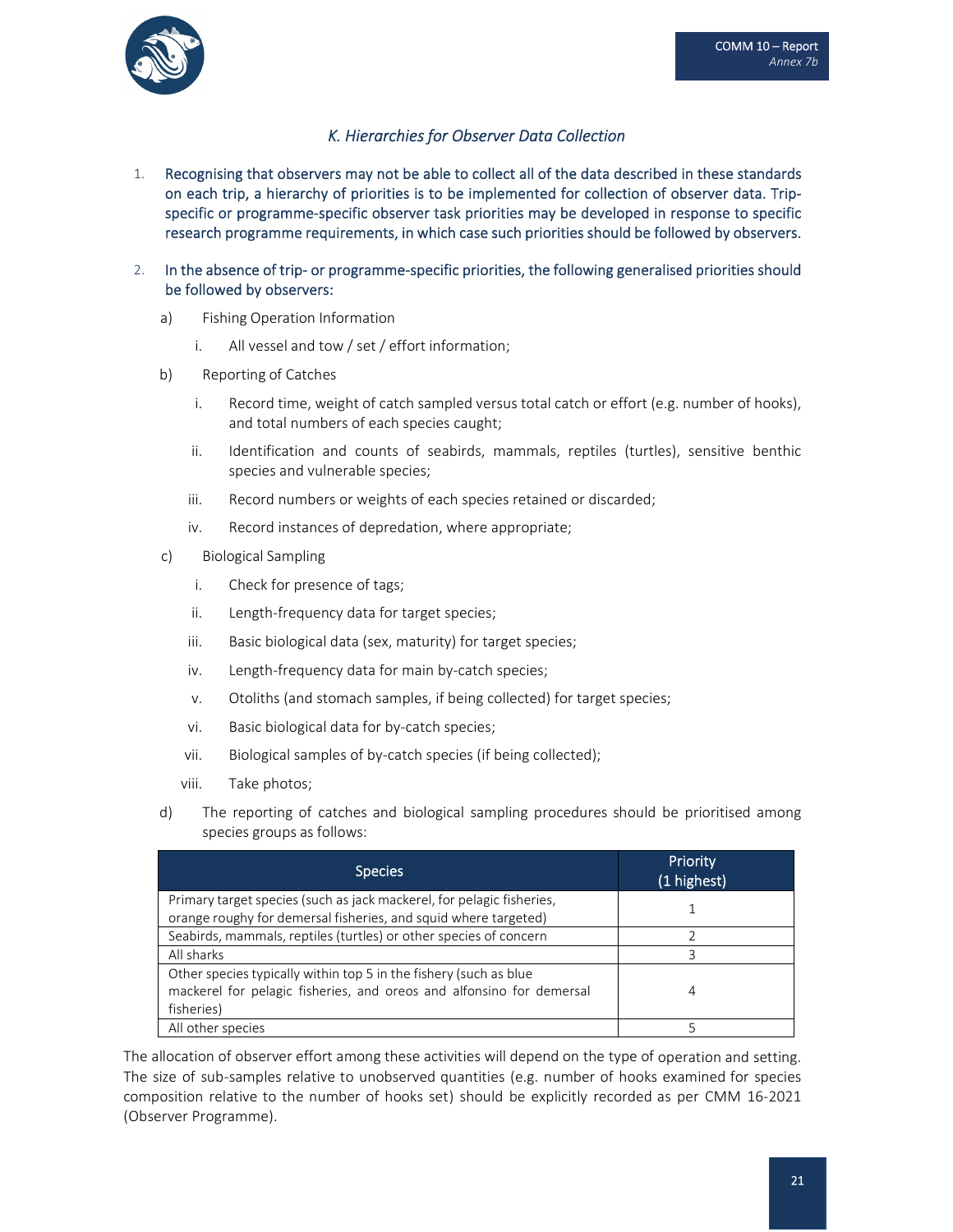

## *L. Coding Specifications to be Used for Recording Observer Data*

- 1. Unless otherwise specified, observer data are to be provided in accordance with the same coding specifications as specified in Annex 8 of the SPRFMO Data Standards.
- 2. Coordinated Universal Time (UTC) is to be used to describe times.
- 3. Decimal degrees are to be used to describe locations.

#### 4. The following coding schemes are to be used:

- a) Species are to be described using the FAO species codes<sup>17</sup>;
- b) Fishing methods are to be described using the International Standard Classification of Fishing Gear (ISSCFG ‐ 29 July 1980) codes (Annex 9);
- c) Types of fishing vessel are to be described using the International Standard Classification of Fishery Vessels (ISSCFV) codes (Annex 10).

#### 5. Metric units of measure are to be used, specifically:

- a) Kilograms are to be used to describe catch weight;
- b) Metres are to be used to describe height, width, depth, beam or length;
- c) Cubic metres are to be used to describe volume;
- d) Kilowatts are to be used to describe engine power.

<sup>&</sup>lt;sup>17</sup> FAO species code means the 3-alpha code as described in www.fao.org/fi/statist/fisoft/asfis/asfis.asp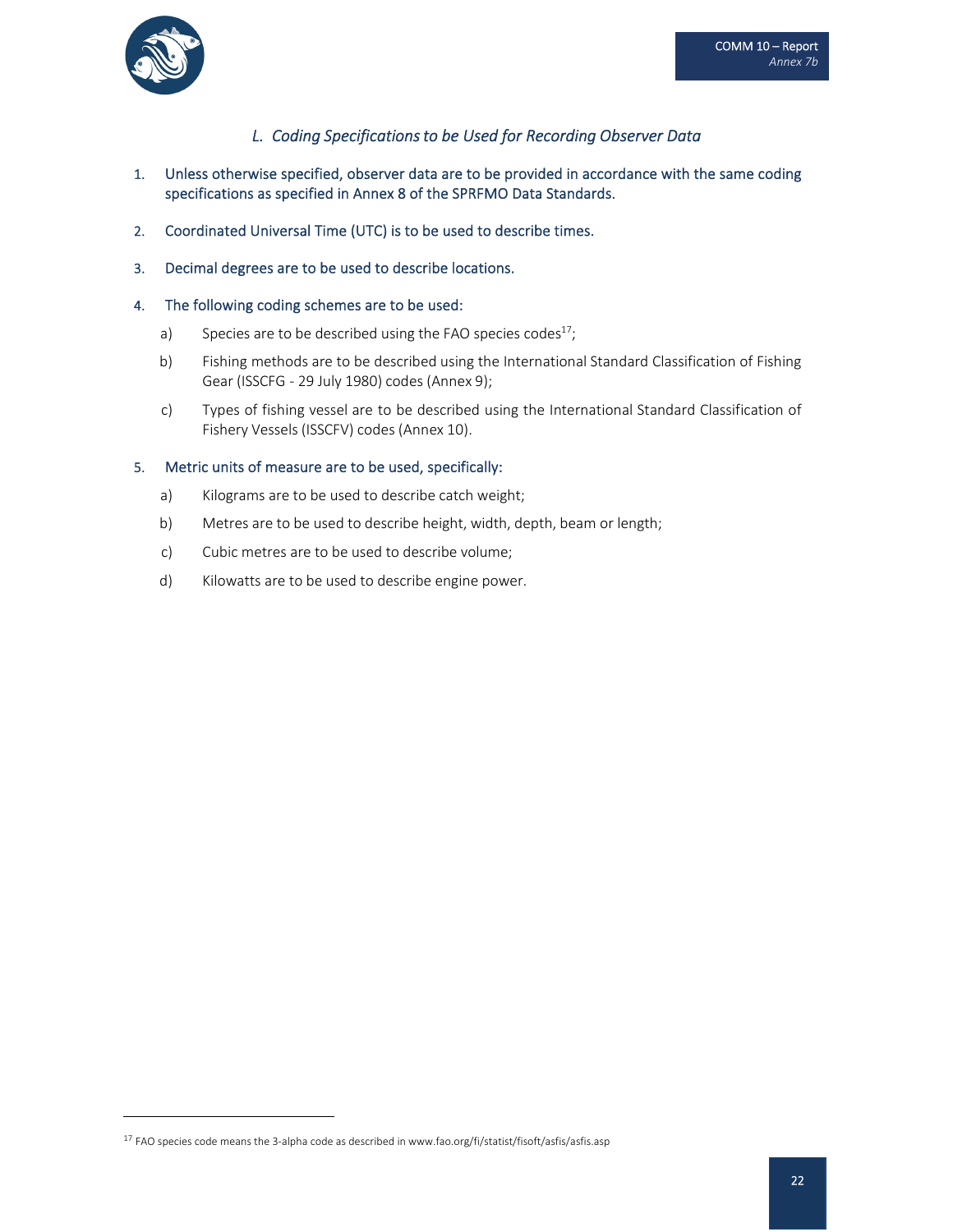

## *M. Bird scaring line description form*



| <b>Summary of Inputed Values:</b> |  |                            |  |
|-----------------------------------|--|----------------------------|--|
| <b>Trip Number</b>                |  | Distance between streamers |  |
| Bird scaring line equipment code  |  | Streamer length (min)      |  |
| Bird scaring line position        |  | Streamer length (max)      |  |
| <b>Backbone length</b>            |  | Streamer colour            |  |
| Aerial coverage length            |  | Streamer material          |  |
| Attached height above water       |  | Number of streamers        |  |
| Bird scaring line material        |  | Towed object               |  |
| Bird scaring line design          |  | <b>Additional comments</b> |  |

| Bird Scaring Line Codes/ List Options: |        |                                              |                                   |                                 |
|----------------------------------------|--------|----------------------------------------------|-----------------------------------|---------------------------------|
| <b>Position</b>                        | Design | <b>Towed Object</b>                          | <b>Material</b>                   | Colour                          |
| Port Side                              | Single | F.<br>Inverted<br>$=$<br>funnel/plastic cone | Plastic<br>$T =$<br>tubing        | $P = Pink$                      |
| Starboard<br>Side                      | Paired | $L =$ Length of thick<br>line                | Plastic<br>S.<br>$=$<br>strapping | $R = Red$                       |
| Stern                                  |        | $K =$ Knot or loop of<br>thick line          | $O = Other$                       | C = Carrot (Orange)             |
|                                        |        | $B = B$ uov                                  |                                   | $Y = Y$ ellow                   |
|                                        |        | $N = Netted buoy$                            |                                   | $G = Green$                     |
|                                        |        | $S = Sack$ or bag                            |                                   | $B = Blue$                      |
|                                        |        | $W = Weight$                                 |                                   | $W = Brown$                     |
|                                        |        | $Z = No$ towed<br>object                     |                                   | $F =$ Faded colour (any colour) |
|                                        |        | $Q = 0$ ther                                 |                                   | $Q = 0$ ther                    |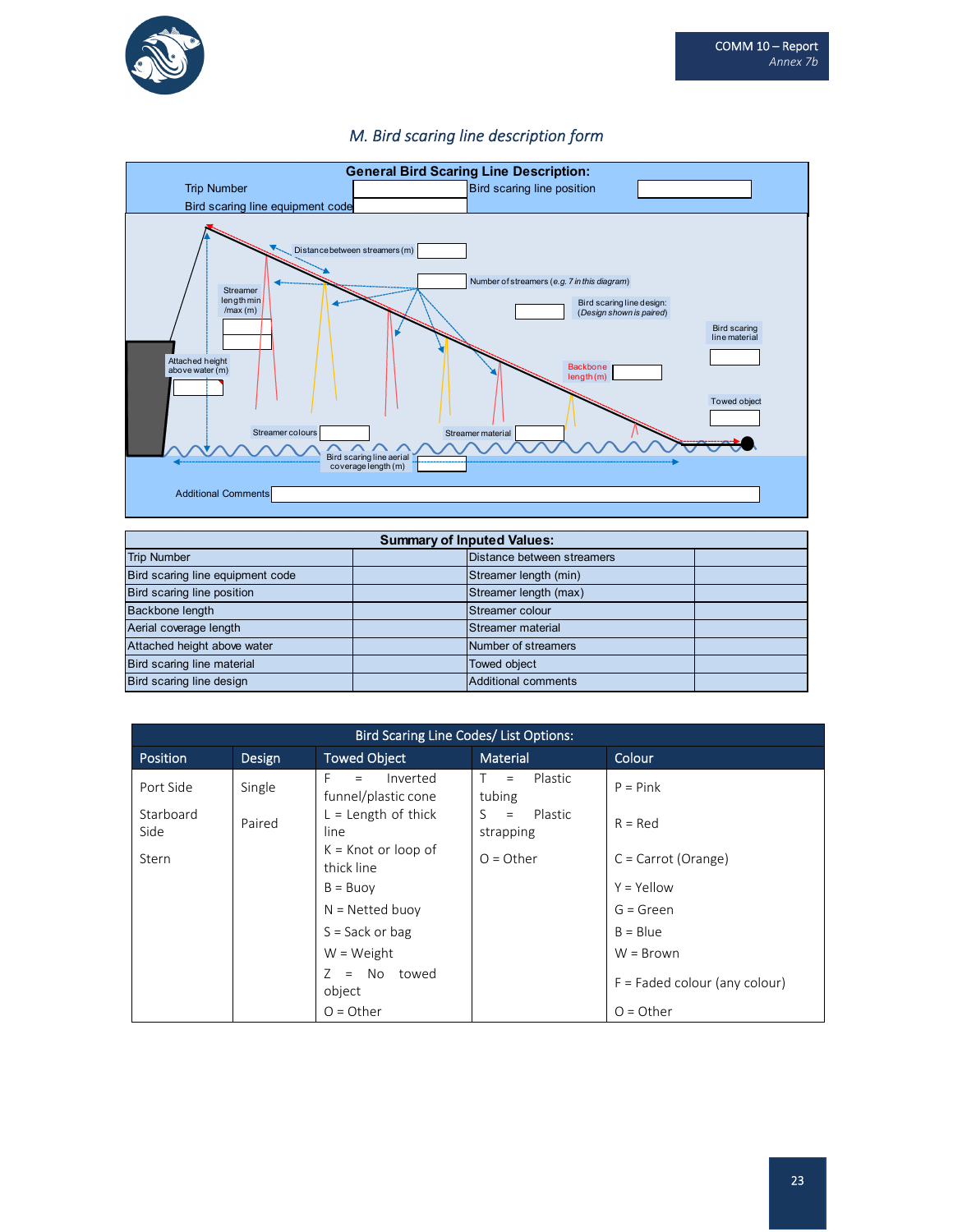

## *N. External line weighting description form*

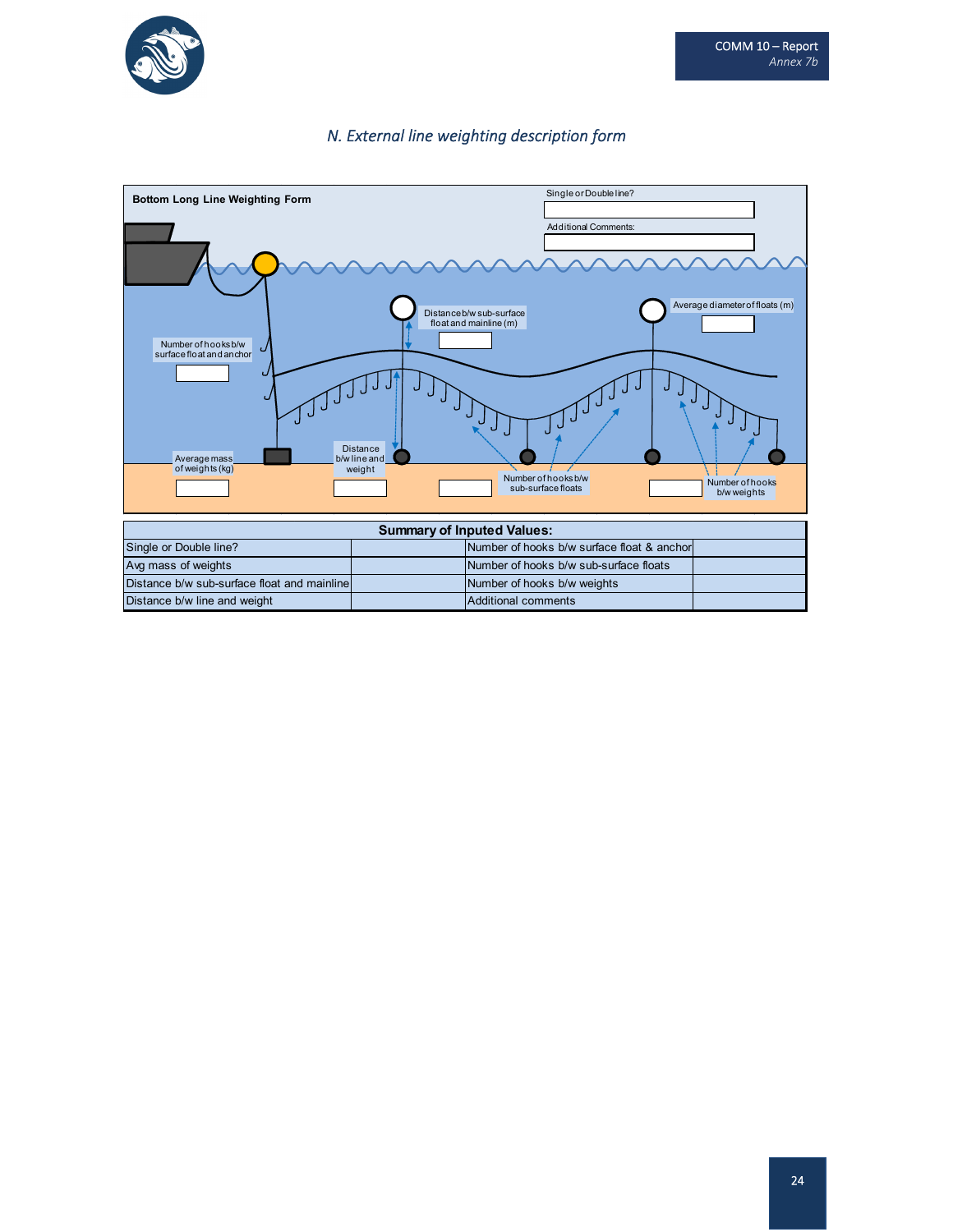





| <b>Summary of Inputted Values</b>                                                                                                                                                  |                                                                                                                                                   |
|------------------------------------------------------------------------------------------------------------------------------------------------------------------------------------|---------------------------------------------------------------------------------------------------------------------------------------------------|
| Distance from stern                                                                                                                                                                |                                                                                                                                                   |
| Side Boom<br>Boom length<br>٠<br>Number of streamers<br>$\bullet$<br>Avg. distance b/w streamers<br>٠<br>Height above water<br>٠<br>Streamer colour<br>Streamer material           | Aft Boom<br>Boom length<br>Number of streamers<br>Avg. distance b/w streamers<br>Height above water<br>Streamer colour<br>Streamer material       |
| Side-Aft Curtain<br>Curtain length<br>٠<br>Number of streamers<br>$\bullet$<br>Avg. distance b/w streamers<br>٠<br>Height above water<br>٠<br>Streamer colour<br>Streamer material | Aft Curtain<br>Curtain length<br>Number of streamers<br>Avg. distance b/w streamers<br>Height above water<br>Streamer colour<br>Streamer material |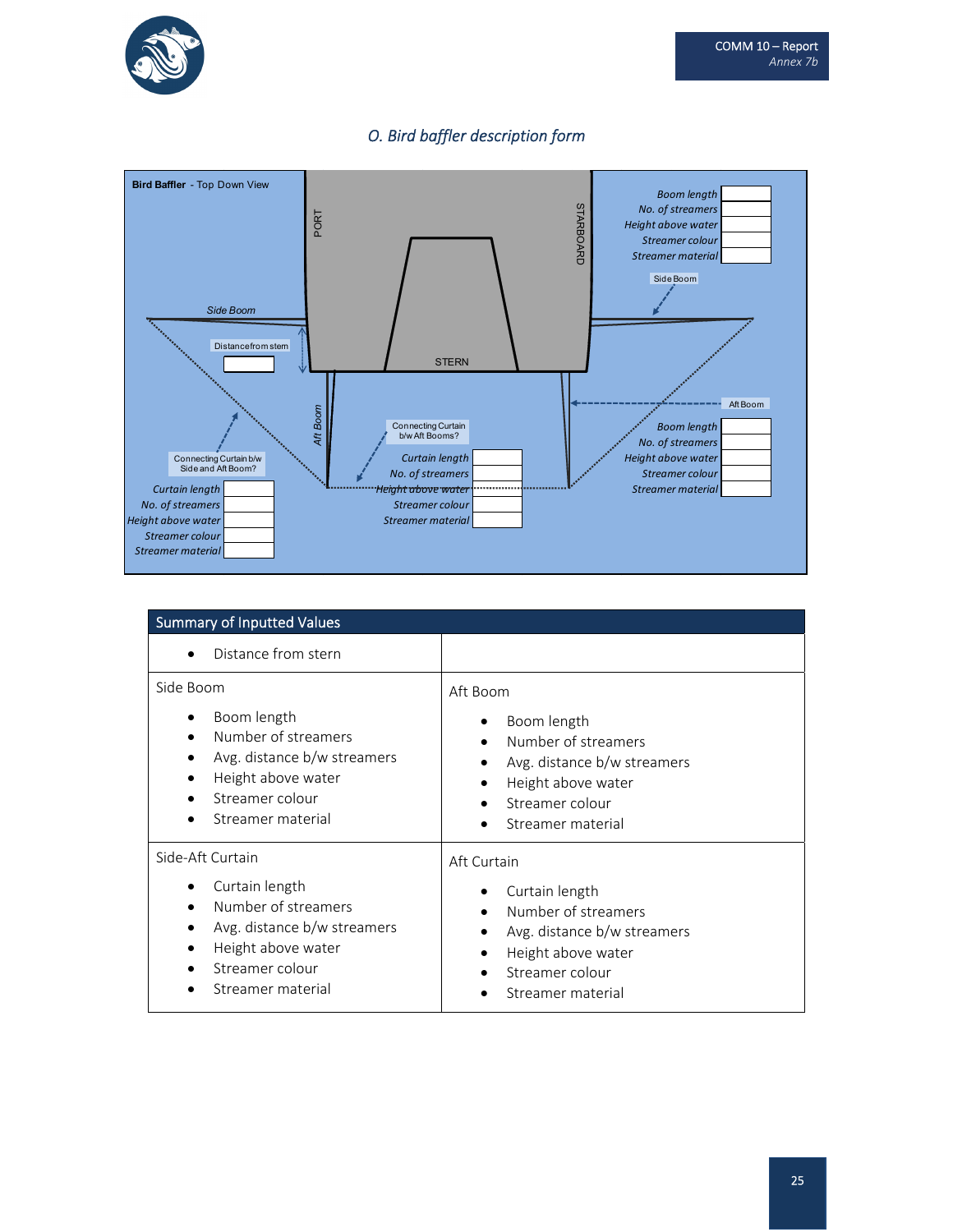

## *P. Standard for Observer Data collected during a Landing or while a vessel is in port*

With regards to fishing vessels flying their flag, and landing unprocessed (i.e. whole and no part of the fish having been removed) SPRFMO managed species, and where these landings are observed, Members and CNCPs may collect and provide the following information:

### 1. The following vessel data for each observed landing:

- f) Current vessel flag;
- g) Name of vessel;
- h) Fishing vessel registration number;
- i) International radio call sign (if any);
- j) Unique Vessel Identifier / IMO number;
- k) Type of vessel (use appropriate ISSCFV codes, Annex 10);
- l) Type of fishing method(s) (use appropriate ISSCFG codes, Annex 9).

#### 2. The following observer data for each observed landing:

- a) Observer's name;
- b) Observer's organisation;
- c) Country of landing (standard ISO 3‐alpha country codes);
- d) Port/Point of landing.

#### 3. The following data for each observed landing:

- a) Landing Date and time (UTC format);
- b) First day of trip to the extent practicable;
- c) Last day of trip to the extent practicable;
- d) Indicative fishing area (decimal Lat/Long, nearest 1/10th degree to the extent practicable);
- e) Main target species (FAO species code);
- f) Landed state by species (FAO species code);
- g) Landed (live) weight by species (kilograms) for the landing event being observed.

In addition, the collection of Length‐Frequency data, Biological data and/or Tag recovery data should follow the standards described in parts E and F respectively of this Annex for those species observed during landings or while a vessel is in port.

Members and CNCPs should note that Annex 7 Parts H (Incidental capture) and I (VMEs) are not considered relevant for observed landings. However, the standards described in Parts J (Tag recovery), K (Hierarchies) and L (Coding specifications) should still be followed when possible.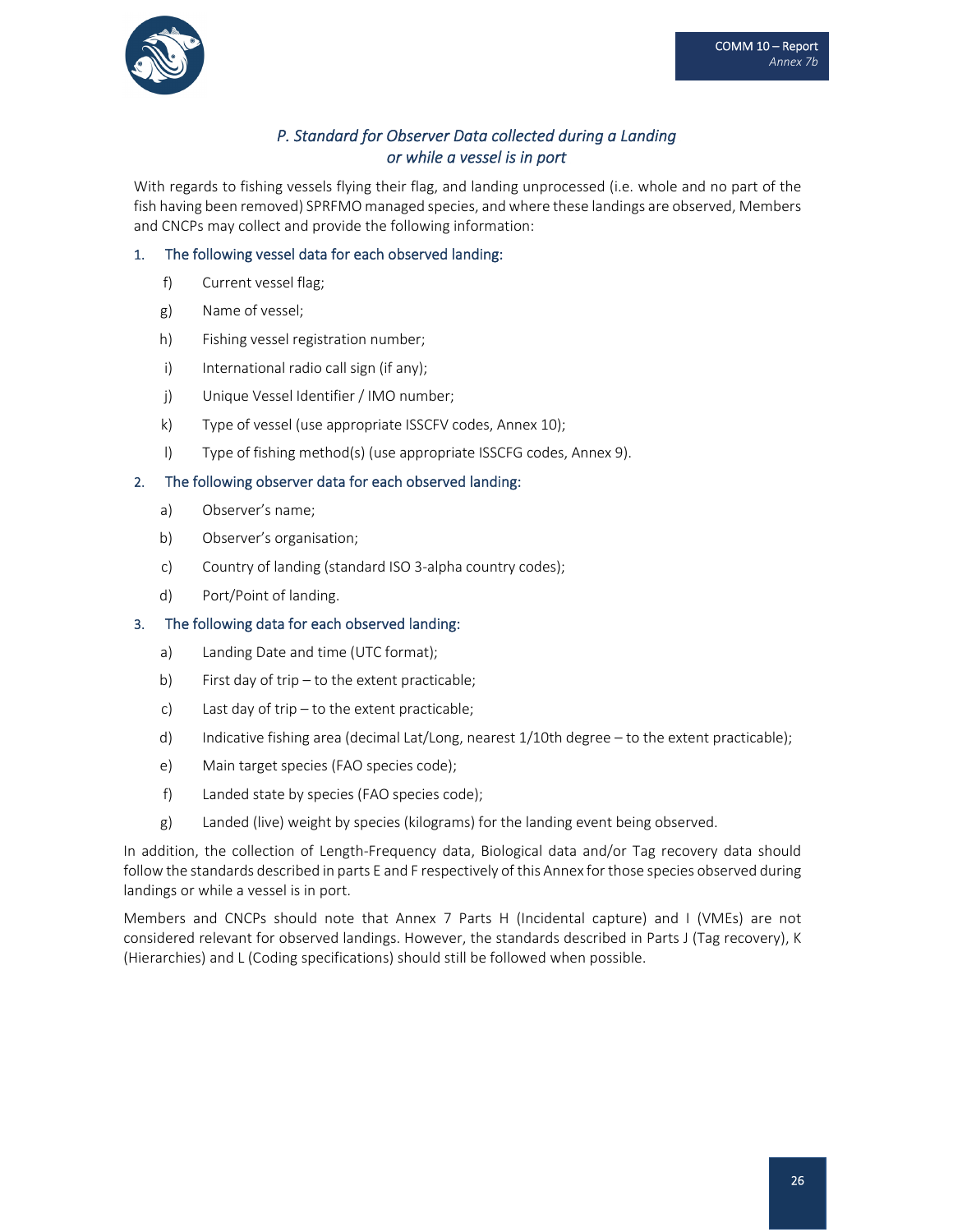

## *Q. Standard for length measurements*

#### Total length should be used for the following fish species:

- Groupers, seabasses (Serranidae);
- Oreo dories (Oreosomatidae);
- Grenadiers, rattails (Macrouridae);
- Hake (Merluccidae);
- Hapuka (*Polyprion* spp);
- Cusk eels, brotulas (Ophidiidae);
- Moras (Moridae);
- Pelagic armourheads (*Pseudopentaceros* spp);
- Rockfishes, rockcods, and thornyheads (*Sebastidae* spp);
- Scorpionfishes (Scorpaenidae);
- Slimeheads (Trachichthyidae);
- Antarctic toothfishes (*Dissostichus* spp);
- Any shark or chimaera species not otherwise listed (see FAO technical report 474 on measuring sharks).

#### Fork length should be used for the following fish species:

- Amberjacks (*Seriola* spp);
- Barracouta (Gempylidae);
- Bluenose warehou (*Hyperoglyphe antarctica*);
- Alfonsinos, etc. (Berycidae);
- Driftfishes (Nomeidae);
- Cardinalfishes, etc. (Apogonidae);
- Chilean Jack mackerel (*Trachurus murphyi*);
- Chub Mackerel (*Scomber japonicus*);
- Morwongs (*Nemadactylus* spp);
- Emperors (Lethrinidae);
- Pomfrets, ocean breams (Bramidae);
- Snappers (Lutjanidae);
- Snake mackerels (Gempylidae);
- Other warehous (all).

#### Standard Length should be used for:

Orange roughy (*Hoplostethus atlanticus*).

#### Mantle length should be used for:

Squid (all including *Dosidicus gigas*).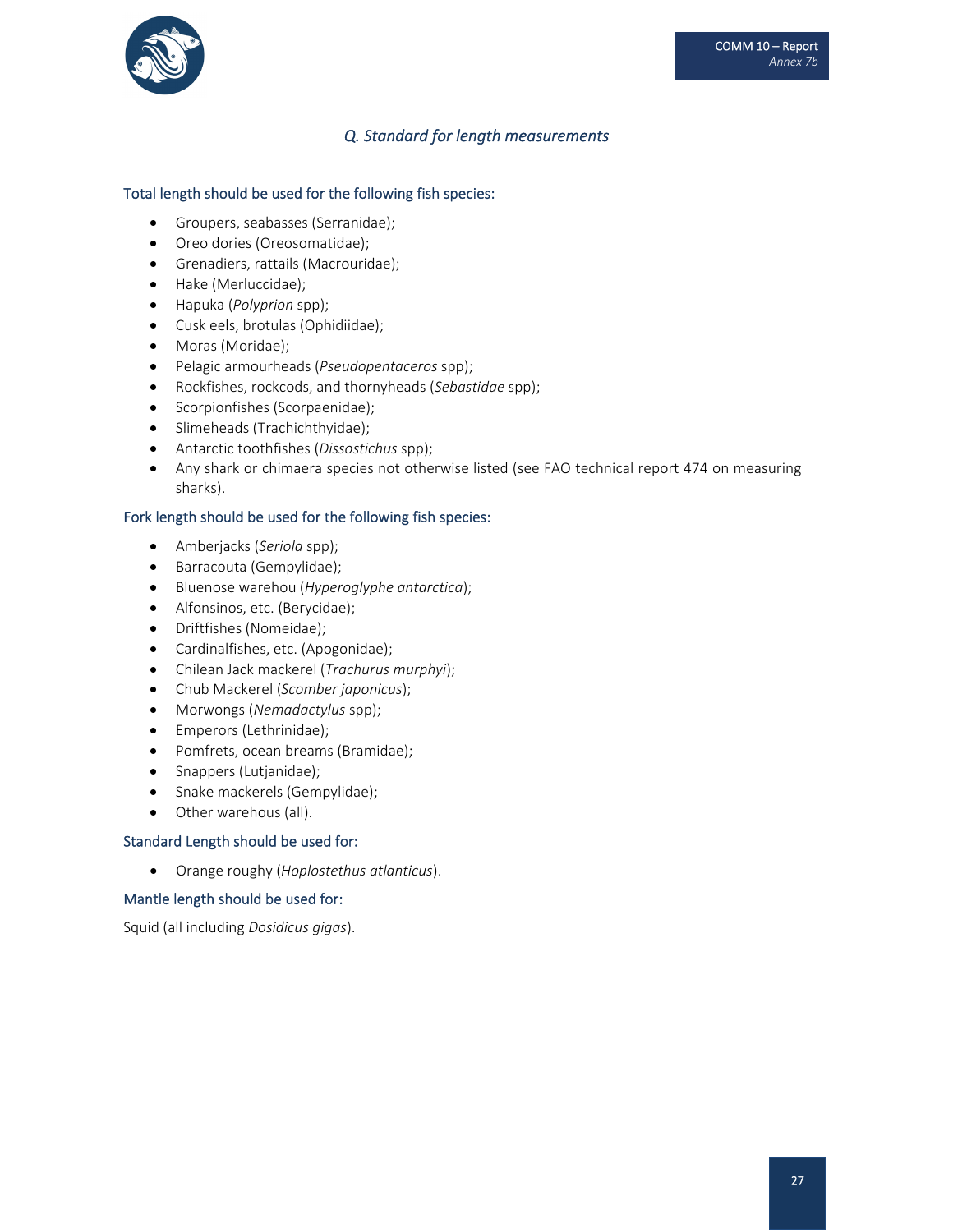

Specifications for the exchange of data

## 1. Coordinated Universal Time (UTC) is to be used to describe times, using the following submission format:

YYYY‐MON‐DDThh:mm:ss Where: YYYY‐ represents a 4‐digit year e.g. "2007" MON‐ represents a 3‐character month abbreviation e.g."APR" DD‐ represents a 2‐digit day e.g. "05" T‐ is a space separator hh- represents hours based on the 24hr clock (length = 2 digits) e.g. "16" mm‐ represents minutes (length = 2 digits) e.g. "05" ss‐ represents seconds (length = 2 digits) e.g. "00"

#### Example

2003‐JUL‐17T13:10:00 1.10pm (1310h), 17 July 2003

### 2. Decimal degrees (WGS84) are to be used to describe locations

The following standard should be used for the submission of latitudinal/ longitudinal information:

- Northern latitudes and eastern longitudes should be indicated by the use of [un-signed] positive decimal degree values
- Southern latitudes and western longitudes should be indicated by the use of negative decimal degree values

| Latitude  | Degrees: represented as positive (unsigned) or negative numbers from<br>0 to 89.99<br>e.g. If value = $83.2$ , this means $83.2^\circ$ N<br>e.g. if value = -83.2, this means $83.2^\circ$ S |
|-----------|----------------------------------------------------------------------------------------------------------------------------------------------------------------------------------------------|
| Longitude | Degrees: represented as positive (unsigned) or negative numbers from<br>0 to 179.99<br>e.g. If value = $83.2$ , this means $83.2^{\circ}$ E<br>e.g. if value = $-83.2$ , this means 83.2° W  |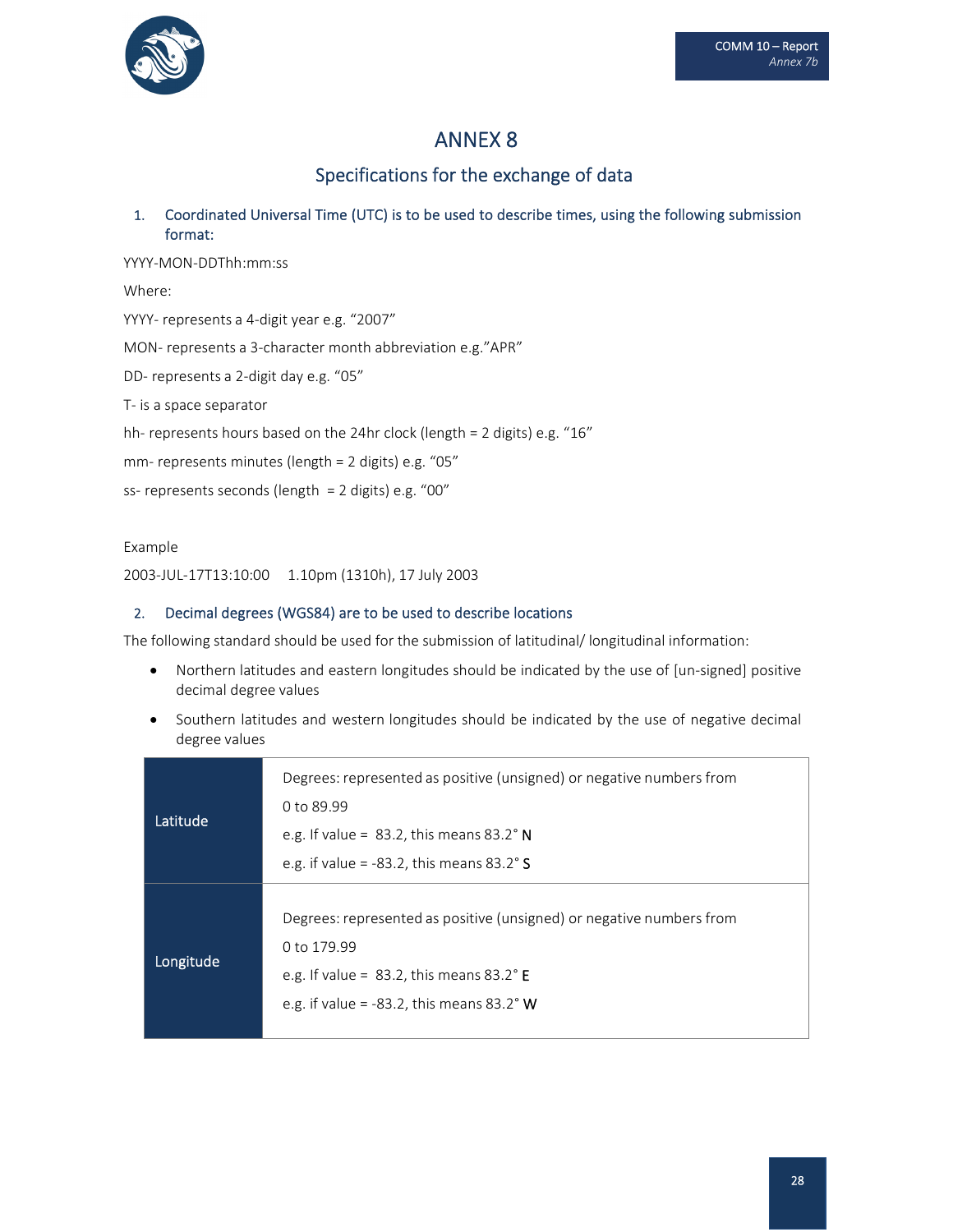

#### 3. The following coding schemes are to be used:

- a) Species are to be described using the FAO species codes<sup>18</sup>;
- b) Fishing methods are to be described using the International Standard Classification of Fishing Gear (ISSCFG - 29 July 1980) codes<sup>19</sup> - Annex 9;
- c) Types of fishing vessel are to be described using the International Standard Classification of Fishery Vessels (ISSCFV) codes<sup>20</sup> - Annex 10.

#### 4. Metric units of measure are to be used, specifically:

- a) Kilograms are to be used to describe catch weight;
- b) Metres are to be used to describe height, width, depth, beam or length;
- c) Cubic metres are to be used to describe volume;
- d) Kilowatts are to be used to describe engine power.

<sup>&</sup>lt;sup>18</sup> FAO species code means the 3-alpha code as described in www.fao.org/fi/statist/fisoft/asfis/asfis.asp

<sup>19</sup> http://www.fao.org/fishery/cwp/handbook/M ‐ see "Annex MI"

<sup>20</sup> http://www.fao.org/fishery/cwp/handbook/L ‐ see "Annex L.II"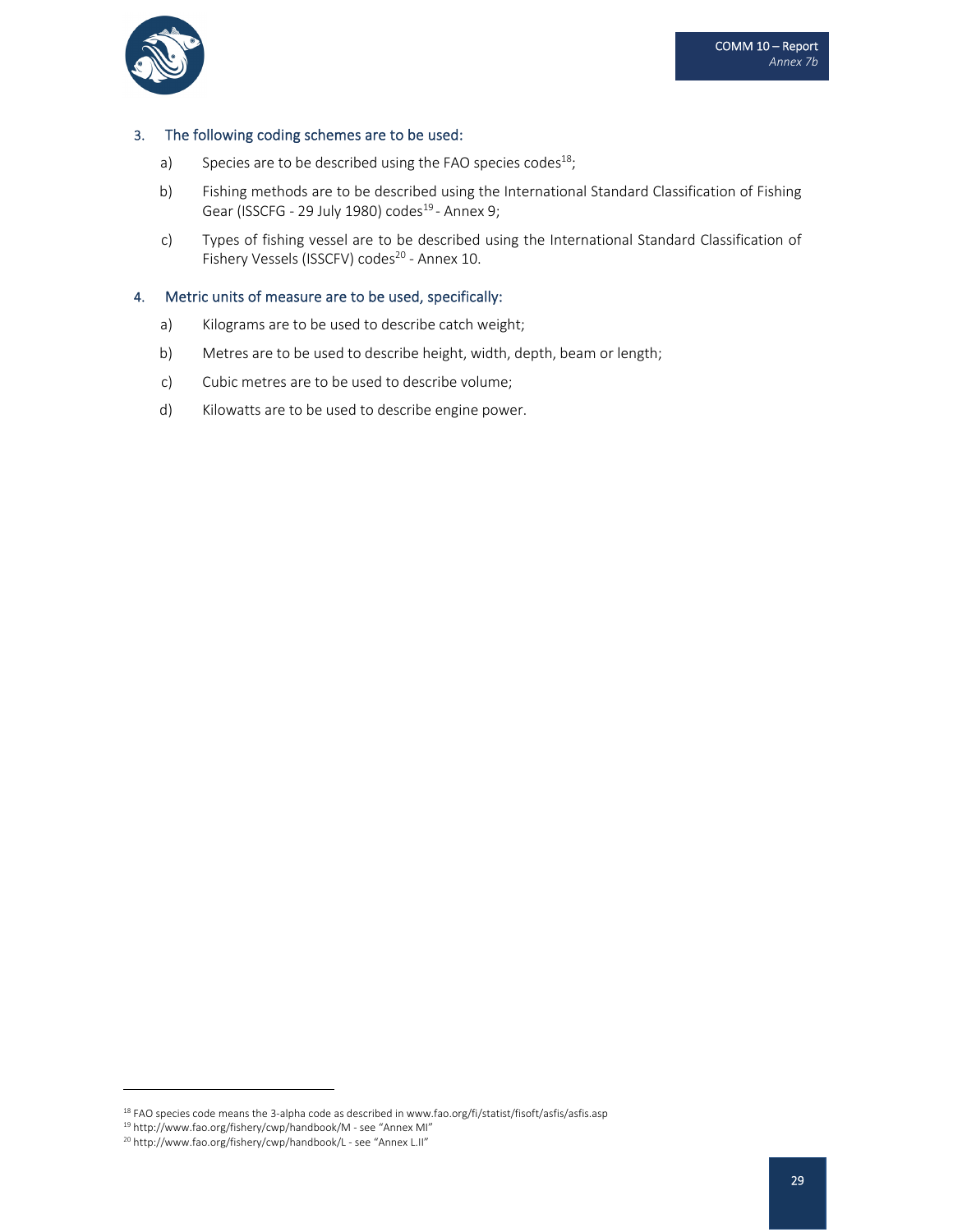

## ISSCFG Codes

# International Standard Statistical Classification of Fishing Gear (ISSCFG) (29 July 1980)

| <b>Gear Categories</b>              | <b>Standard</b> | <b>ISSCFG</b> |
|-------------------------------------|-----------------|---------------|
| <b>Abbreviation Code</b>            | Abbreviations   |               |
| <b>SURROUNDING NETS</b>             |                 | 01.0.0        |
| With purse lines (purse seines)     | PS              | 01.1.0        |
| - one boat operated purse seines    | PS1             | 01.1.1        |
| - two boats operated purse seines   | PS <sub>2</sub> | 01.1.2        |
| Without purse lines (lampara)       | LA              | 01.2.0        |
| <b>SEINE NETS</b>                   |                 | 02.0.0        |
| Beach seines                        | <b>SB</b>       | 02.1.0        |
| Boat or vessel seines               | <b>SV</b>       | 02.2.0        |
| - Danish seines                     | SDN             | 02.2.1        |
| - Scottish seines                   | SSC             | 02.2.2        |
| - pair seines                       | <b>SPR</b>      | 02.2.3        |
| Seine nets (not specified)          | <b>SX</b>       | 02.9.0        |
| <b>TRAWLS</b>                       |                 | 03.0.0        |
| <b>Bottom trawls</b>                |                 | 03.1.0        |
| - beam trawls                       | TBB             | 03.1.1        |
| - otter trawls <sup>21</sup>        | <b>OTB</b>      | 03.1.2        |
| - pair trawls                       | PTB             | 03.1.3        |
| - nephrops trawls                   | <b>TBN</b>      | 03.1.4        |
| - shrimp trawls                     | <b>TBS</b>      | 03.1.5        |
| - bottom trawls (not specified)     | TB              | 03.1.9        |
| Midwater trawls                     |                 | 03.2.0        |
| - otter trawls <sup>21</sup>        | <b>OTM</b>      | 03.2.1        |
| - pair trawls                       | <b>PTM</b>      | 03.2.2        |
| - shrimp trawls                     | <b>TMS</b>      | 03.2.3        |
| - midwater trawls (not specified)   | TM              | 03.2.9        |
| Otter twin trawls                   | OTT             | 03.3.0        |
| Otter trawls (not specified)        | OT              | 03.4.9        |
| Pair trawls (not specified)         | PT              | 03.5.9        |
| Other trawls (not specified)        | TX              | 03.9.0        |
| <b>DREDGES</b>                      |                 | 04.0.0        |
| Boat dredges                        | <b>DRB</b>      | 04.1.0        |
| Hand dredges                        | <b>DRH</b>      | 04.2.0        |
| LIFT NETS                           |                 | 05.0.0        |
| Portable lift nets                  | <b>LNP</b>      | 05.1.0        |
| Boat-operated lift nets             | <b>LNB</b>      | 05.2.0        |
| Shore-operated stationary lift nets | LNS             | 05.3.0        |
| Lift nets (not specified)           | LN              | 05.9.0        |
| <b>FALLING GEAR</b>                 |                 | 06.0.0        |
| Cast nets                           | FCN             | 06.1.0        |
| Falling gear (not specified)        | FG              | 06.9.0        |

 $^{21}$  Fisheries agencies may indicate side and stern bottom, and side and stern midwater trawls, as OTB-1 and OTB-2, and OTM-1 and OTM-2, respectively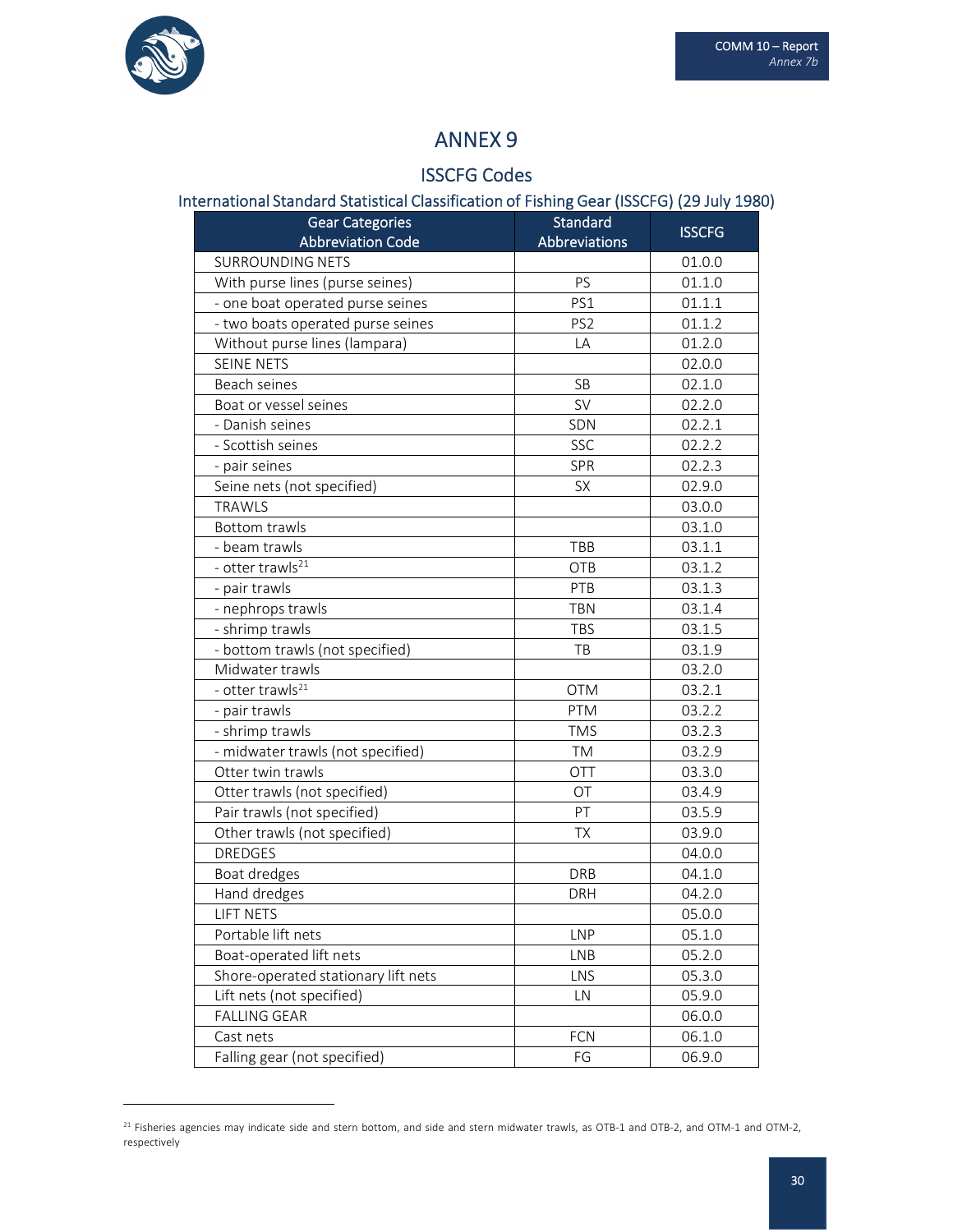

| <b>Gear Categories</b><br><b>Abbreviation Code</b>     | <b>Standard</b><br>Abbreviations | <b>ISSCFG</b> |
|--------------------------------------------------------|----------------------------------|---------------|
| <b>GILLNETS AND ENTANGLING NETS</b>                    |                                  | 07.0.0        |
| Set gillnets (anchored)                                | GNS                              | 07.1.0        |
| <b>Driftnets</b>                                       | <b>GND</b>                       | 07.2.0        |
| Encircling gillnets                                    | <b>GNC</b>                       | 07.3.0        |
| Fixed gillnets (on stakes)                             | <b>GNF</b>                       | 07.4.0        |
| Trammel nets                                           | <b>GTR</b>                       | 07.5.0        |
| Combined gillnets-trammel nets                         | <b>GTN</b>                       | 07.6.0        |
| Gillnets and entangling nets (not specified)           | <b>GEN</b>                       | 07.9.0        |
| Gillnets (not specified)                               | GN                               | 07.9.1        |
| <b>TRAPS</b>                                           |                                  | 08.0.0        |
| Stationary uncovered pound nets                        | <b>FPN</b>                       | 08.1.0        |
| Pots                                                   | <b>FPO</b>                       | 08.2.0        |
| Fyke nets                                              | <b>FYK</b>                       | 08.3.0        |
| Stow nets                                              | <b>FSN</b>                       | 08.4.0        |
| Barriers, fences, weirs, etc.                          | <b>FWR</b>                       | 08.5.0        |
| Aerial traps                                           | FAR                              | 08.6.0        |
| Traps (not specified)                                  | <b>FIX</b>                       | 08.9.0        |
| <b>HOOKS AND LINES</b>                                 |                                  | 09.0.0        |
| Handlines and pole-lines (hand-operated) <sup>22</sup> | LHP                              | 09.1.0        |
| Handlines and pole-lines (mechanized) <sup>23</sup>    | LHM                              | 09.2.0        |
| Set longlines                                          | LLS                              | 09.3.0        |
| Drifting longlines                                     | LLD                              | 09.4.0        |
| Longlines (not specified)                              | LL                               | 09.5.0        |
| <b>Trolling lines</b>                                  | LTL                              | 09.6.0        |
| Hooks and lines (not specified)                        | <b>LX</b>                        | 09.9.0        |
| <b>GRAPPLING AND WOUNDING</b>                          |                                  | 10.0.0        |
| Harpoons                                               | <b>HAR</b>                       | 10.1.0        |
| HARVESTING MACHINES                                    |                                  | 11.0.0        |
| Pumps                                                  | <b>HMP</b>                       | 11.1.0        |
| Mechanised dredges                                     | <b>HMD</b>                       | 11.2.0        |
| Harvesting machines (not specified)                    | <b>HMX</b>                       | 11.9.0        |
| MISCELLANEOUS GEAR <sup>24</sup>                       | <b>MIS</b>                       | 20.0.0        |
| RECREATIONAL FISHING GEAR                              | <b>RG</b>                        | 25.0.0        |
| GEAR NOT KNOW OR NOT SPECIFIED                         | <b>NK</b>                        | 99.0.0        |

<sup>22</sup> Including jigging lines

<sup>&</sup>lt;sup>23</sup> Code LDV for dory-operated line gears will be maintained for historical data purposes

<sup>&</sup>lt;sup>24</sup> This item includes: hand and landing nets, drive-in-nets, gathering by hand with simple hand implements with or without diving equipment, poisons and explosives, trained animals, electrical fishing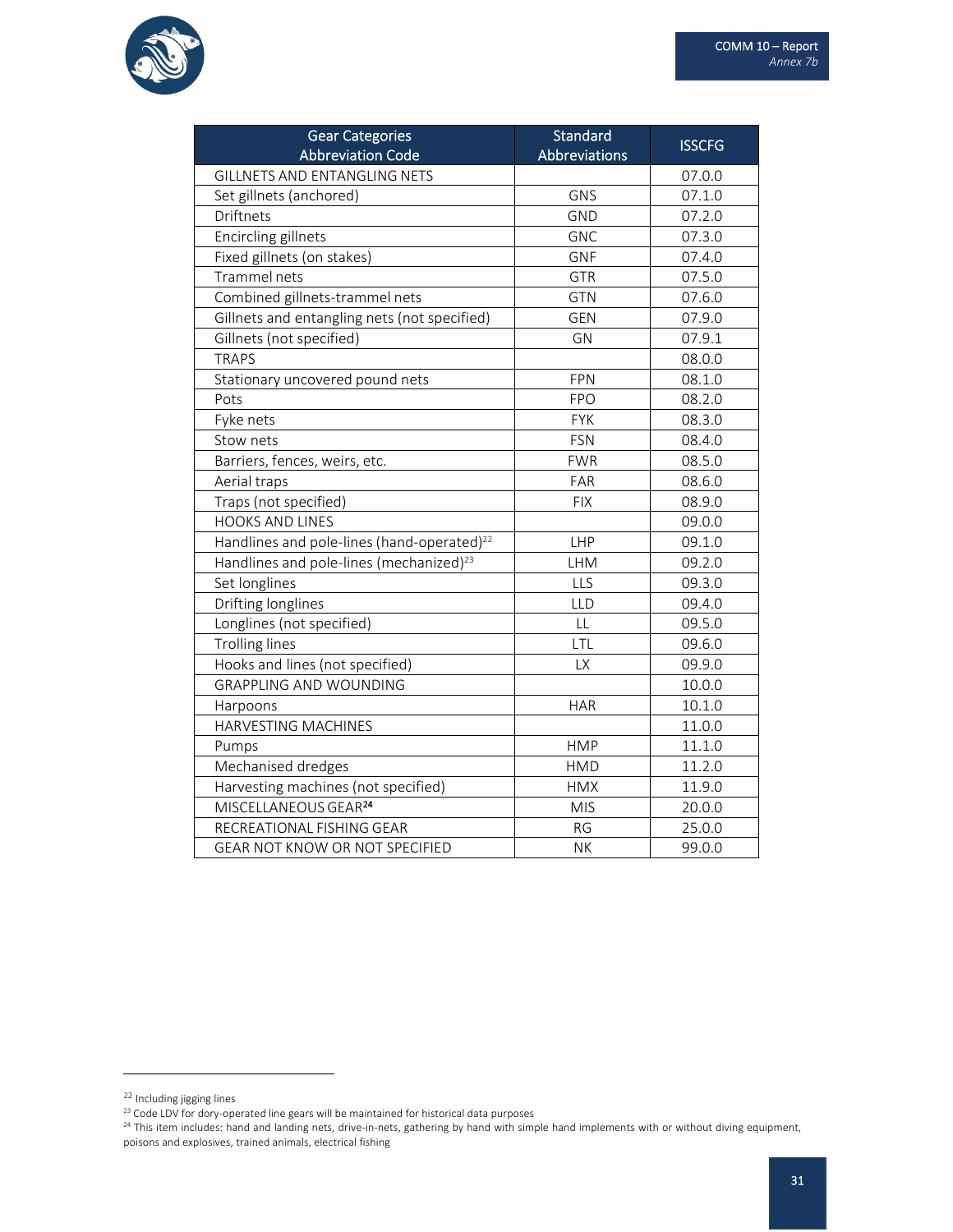

## ISSCFV Codes

## International Standard Statistical Classification of Fishery Vessels by Vessel Types (approved by CWP‐12, 1984)

| <b>Vessel Type</b>                        |                         | Standard<br>Abbreviation | Code   |
|-------------------------------------------|-------------------------|--------------------------|--------|
| TRAWLERS                                  |                         | T <sub>O</sub>           | 01.0.0 |
|                                           | Side trawlers           | <b>TS</b>                | 01.1.0 |
|                                           | Side trawlers wet-fish  | <b>TSW</b>               | 01.1.1 |
|                                           | Side trawlers freezer   | <b>TSF</b>               | 01.1.2 |
|                                           | Sterntrawlers           | TT                       | 01.2.0 |
|                                           | Sterntrawlers wet-fish  | <b>TTW</b>               | 01.2.1 |
|                                           | Sterntrawlers freezer   | <b>TTF</b>               | 01.2.2 |
|                                           | Sterntrawlers factory   | <b>TTP</b>               | 01.2.3 |
|                                           | Outrigger trawlers      | TU                       | 01.3.0 |
|                                           | Trawler nei             | <b>TOX</b>               | 01.9.0 |
| SEINERS                                   |                         | SO                       | 02.0.0 |
|                                           | Purse seiners           | SP                       | 02.1.0 |
|                                           | North American type     | SPA                      | 02.1.1 |
|                                           | European type           | SPE                      | 02.1.2 |
|                                           | Tuna purse seiners      | SPT                      | 02.1.3 |
|                                           | Seiner netters          | SN                       | 02.2.0 |
|                                           | Seiner nei              | SOX                      | 02.9.0 |
| <b>DREDGERS</b>                           |                         | DO                       | 03.0.0 |
|                                           | Using boat dredge       | DB                       | 03.1.0 |
|                                           | Using mechanical dredge | <b>DM</b>                | 03.2.0 |
|                                           | Dredgers nei            | <b>DOX</b>               | 03.9.0 |
| <b>LIFT NETTERS</b>                       |                         | <b>NO</b>                | 04.0.0 |
|                                           | Using boat operated net | <b>NB</b>                | 04.1.0 |
|                                           | Lift netters nei        | <b>BOX</b>               | 04.9.0 |
| <b>GILL NETTERS</b>                       |                         | GO                       | 05.0.0 |
| <b>TRAP SETTERS</b>                       |                         | <b>WO</b>                | 06.0.0 |
|                                           | Potvessels              | <b>WOP</b>               | 06.1.0 |
|                                           | Trap setters nei        | <b>WOX</b>               | 06.9.0 |
| <b>LINERS</b>                             |                         | LO                       | 07.0.0 |
|                                           | Handliners              | LH                       | 07.1.0 |
|                                           | Longliners              | LL                       | 07.2.0 |
|                                           | Tuna longliners         | LLT                      | 07.2.1 |
|                                           | Pole and line vessels   | LP.                      | 07.3.0 |
|                                           | Japanese type           | <b>LPJ</b>               | 07.3.1 |
|                                           | American type           | LPA                      | 07.3.2 |
|                                           | Trollers                | <b>LT</b>                | 07.4.0 |
|                                           | Liners nei              | LOX                      | 07.9.0 |
| VESSELS USING PUMPS FOR<br><b>FISHING</b> |                         | PO                       | 08.0.0 |
| <b>MOTHERSHIPS</b>                        |                         | HO                       | 11.0.0 |
|                                           | Salted-fish motherships | <b>HSS</b>               | 11.1.0 |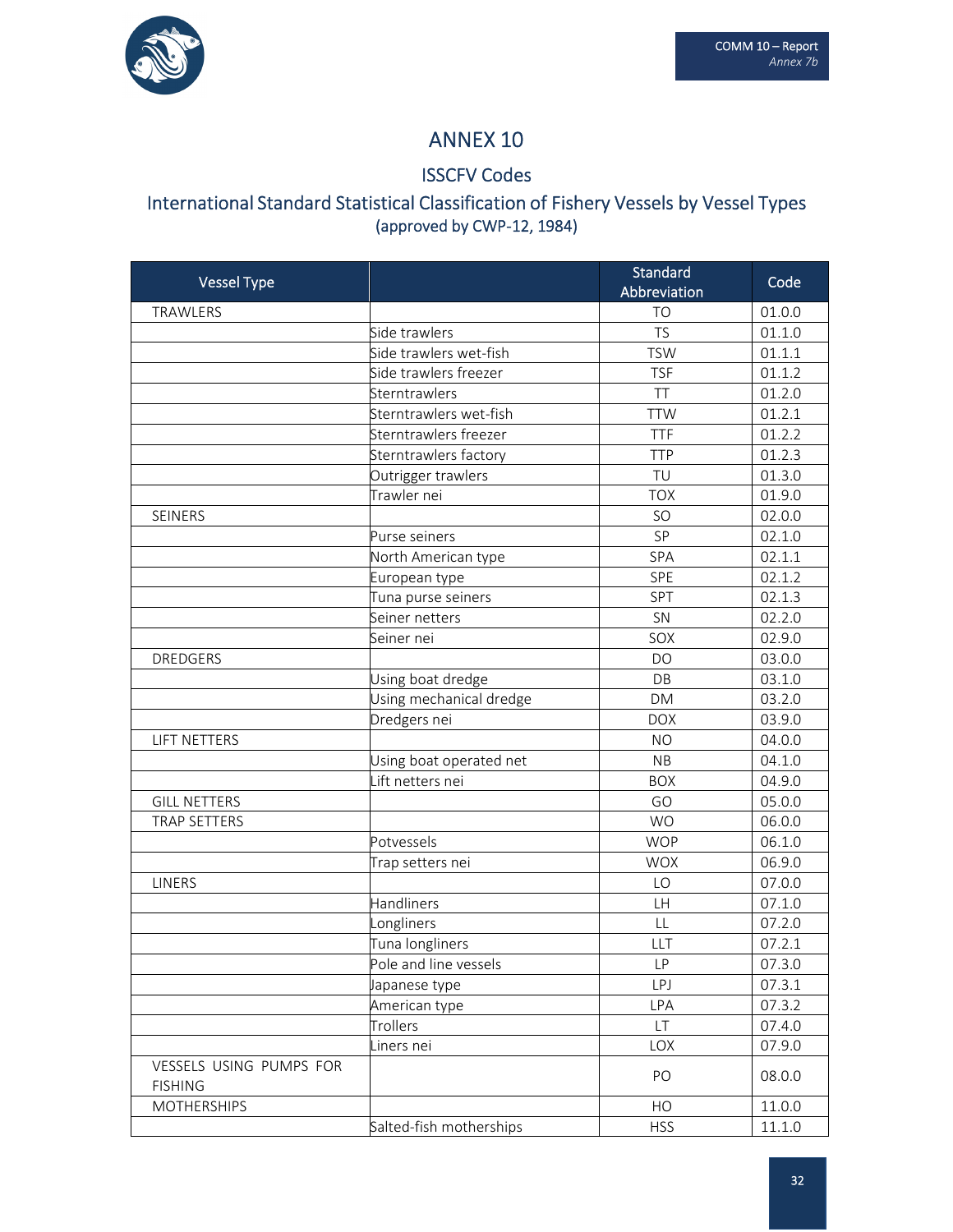

| <b>Vessel Type</b>                            |                                                            | <b>Standard</b><br>Abbreviation | Code   |
|-----------------------------------------------|------------------------------------------------------------|---------------------------------|--------|
|                                               | Factory motherships                                        | <b>HSF</b>                      | 11.2.0 |
|                                               | Tuna motherships                                           | <b>HST</b>                      | 11.3.0 |
|                                               | Motherships<br>two-boat<br>for<br>purse seining<br>seining | <b>HSP</b>                      | 11.4.0 |
|                                               | Motherships nei                                            | <b>HOX</b>                      | 11.9.0 |
| <b>FISH CARRIERS</b>                          |                                                            | FO.                             | 12.0.0 |
| <b>HOSPITAL SHIPS</b>                         |                                                            | KO                              | 13.0.0 |
| PROTECTION<br>AND<br>SURVEY<br><b>VESSELS</b> |                                                            | <b>BO</b>                       | 14.0.0 |
| <b>FISHERY RESEARCH VESSELS</b>               |                                                            | ZO                              | 15.0.0 |
| <b>FISHERY TRAINING VESSELS</b>               |                                                            | CO <sub>1</sub>                 | 16.0.0 |
| NON-FISHING VESSELS nei                       |                                                            | <b>VOX</b>                      | 99.0.0 |

Source: CWP Handbook of Fishery Statistical Standards(p.206). FAO, Rome. 2004.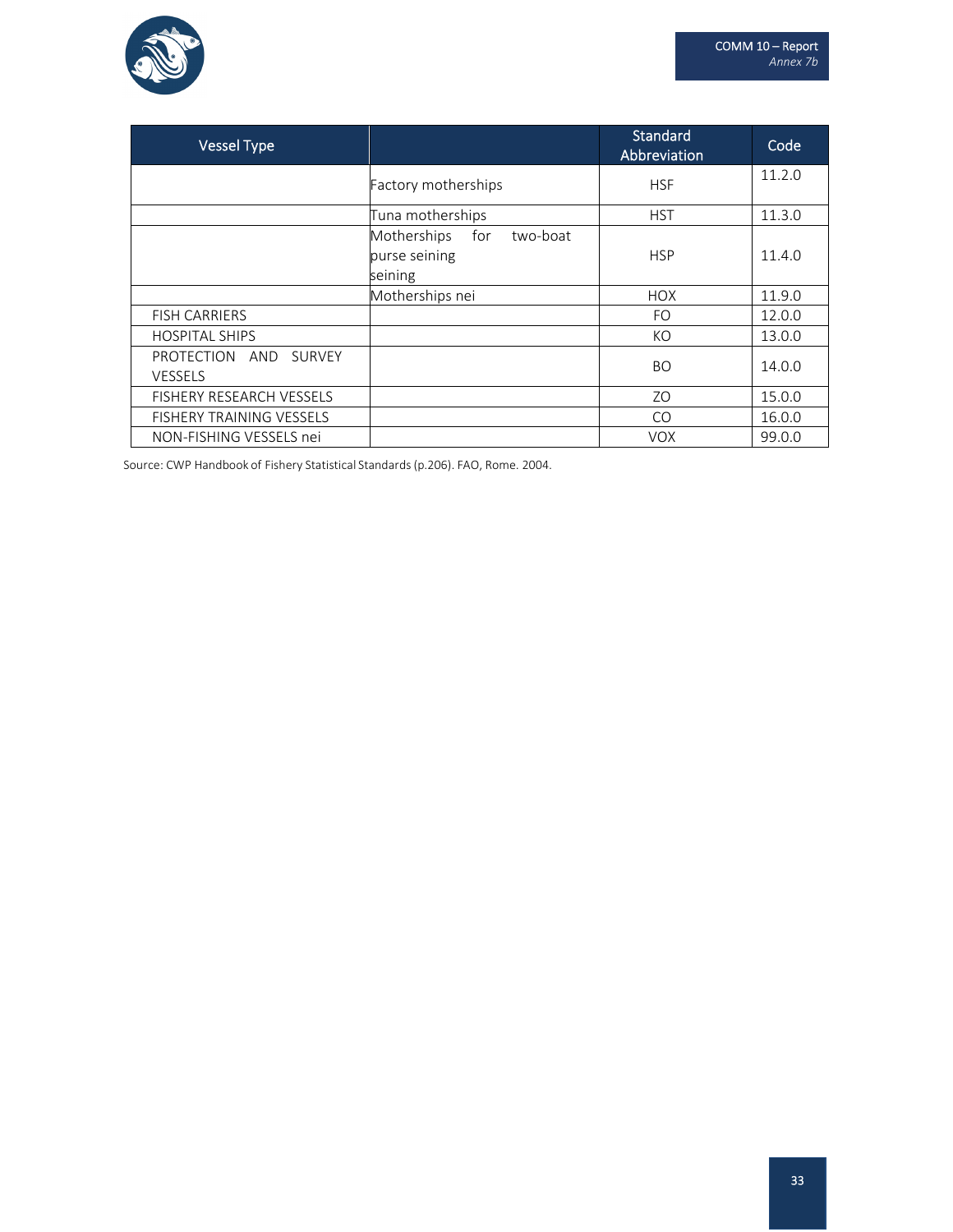

## Standard for Landings Data: Fishing and Reefer Vessels

With regard to the fishing vessels flying their flag that directly harvested non-highly migratory fishery resources in the Convention Area, Members and CNCPs are to:

## 1. Collect data on an individual landings basis

## 2. Collect the following fields of data:

- a) Current vessel flag;
- b) Name of vessel;
- c) Registration number of vessel;
- d) International radio call sign (if any);
- e) Unique Vessel Identifier / IMO number;
- f) Date entered Convention Area;
- g) Date exited Convention Area;
- h) Landing date;
- i) Area catch taken (FAO area<sup>25</sup>);
- j) Country of landing (standard ISO 3-alpha country codes);
- k) Port/ point of landing;
- I) Landed state  $^{26}$  by species (FAO species code);
- m) Landed (live) weight by species;
- n) Containers –type by species (if applicable);
- o) Containers –number by species (if applicable);
- p) Containers –total content weight for all containers by species (if applicable);
- q) Port of previous landing;
- r) Date of arrival at previous port;
- s) Verification (if applicable):
	- i. Name of observer;
	- ii. Authority.

<sup>25</sup> FAO statistical area codes

<sup>&</sup>lt;sup>26</sup> Landed state: This means the "state" in which the fish was landed. States may include "live" (fish has not been processed and no part of the fish has been removed), or other states, for example headed and gutted, filleted, etc.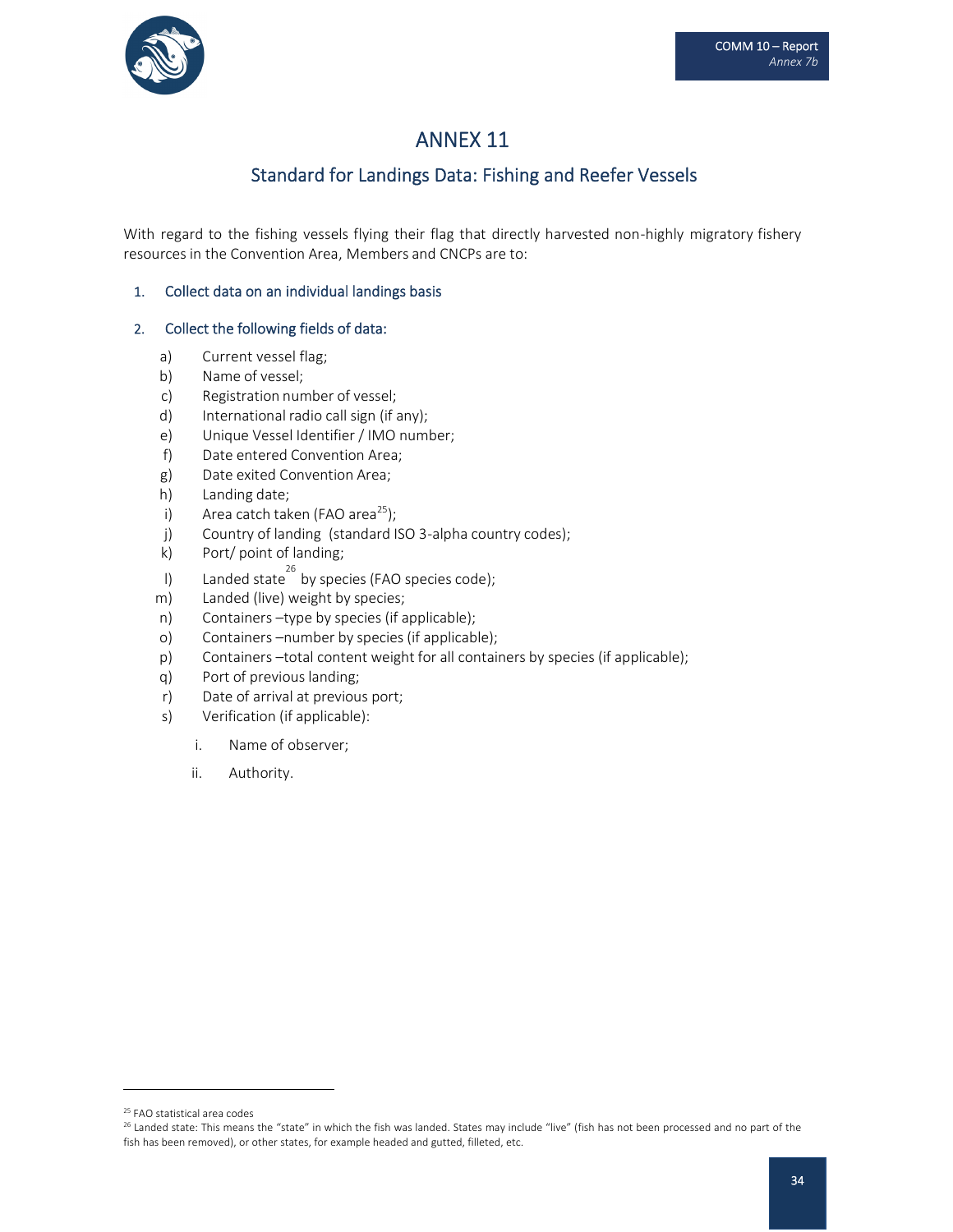

With regard to reefer vessels flying their flag and transporting non-highly migratory fishery resources in the Convention Area, Members and CNCPs are to:

### 1. Collect data on an individual unloading (landing) basis

#### 2. Collect the following fields of data:

VESSEL

- a) Current flag State;
- b) Name of vessel;
- c) Registration number of vessel;
- d) Radio call sign (If any);
- e) Unique Vessel Identifier / IMO number;
- f) Name of charter party or owner;

#### GENERAL INFORMATION ON THE UNLOADING (LANDING)

- a) Country of landing (using 3 alpha ISO codes);
- b) Port/point of landing;
- c) Landing date;
- d) Port of previous destination if in Convention Area;

#### LANDING DESCRIPTION SPLIT BY SPECIES, FOR EACH SPECIES

- a) Landed state $27$ ;
- b) Containers Type;
- c) Containers Number;
- d) Containers Total Content weight for all containers;

#### TRANSHIPMENT (IF WITHIN THE CONVENTION AREA).

- a) Name(s) of fishing vessel(s) (delivering);
- b) IMO number/Lloyd number (if allocated);
- c) Total net weight(s) of product transhipped by species by vessel(s);
- d) Date(s) of transhipment activities by vessel(s);

#### VERIFICATION (IF APPLICABLE)

- a) Name of observer;
- b) Port authority.

<sup>&</sup>lt;sup>27</sup> Landed state: This means the "state" in which the fish was landed. States may include "live" (fish has not been processed and no part of the fish has been removed), or other states for example headed and gutted, filleted, etc.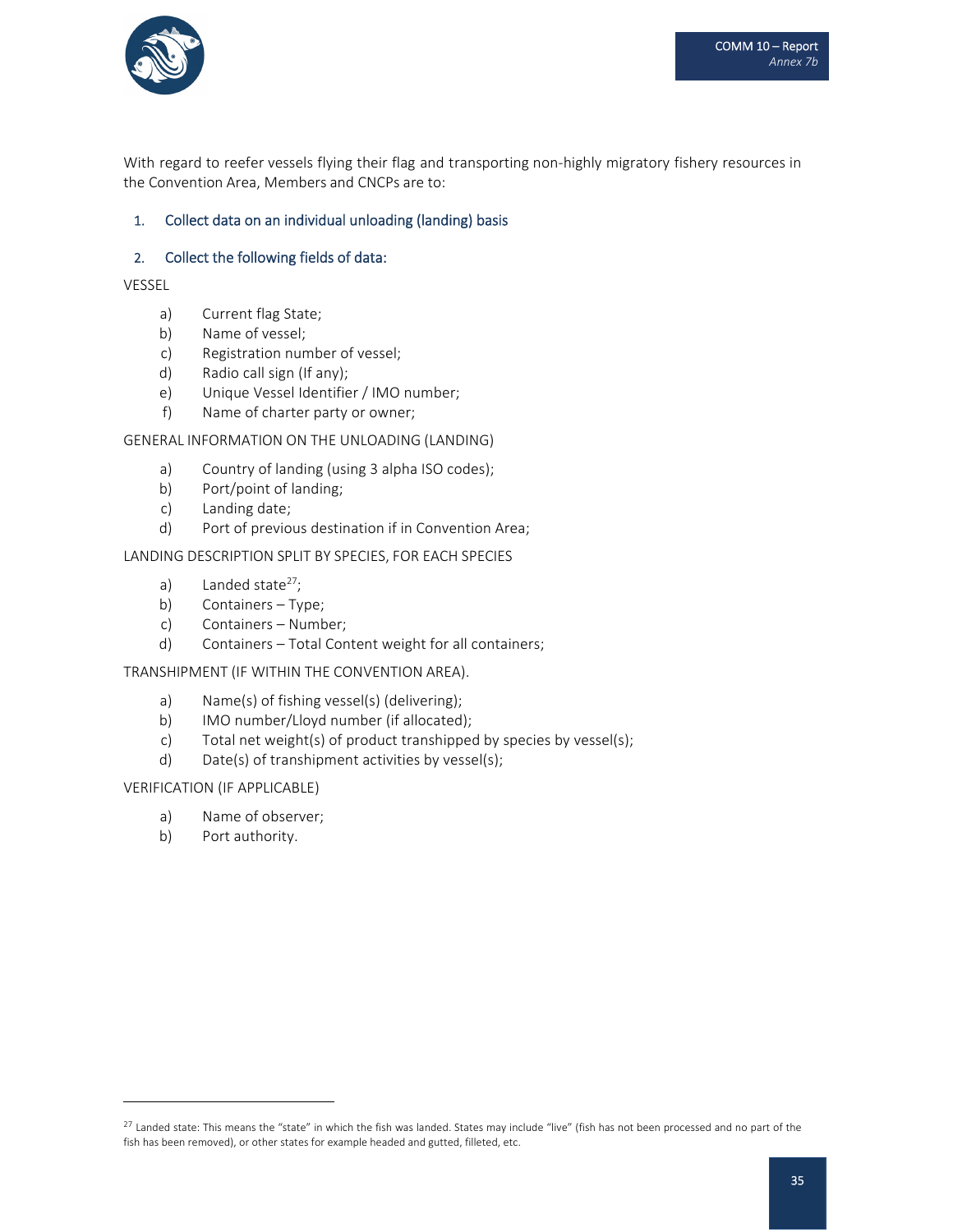

## Standard for Transhipment Data

*(Taking into account Annex 8)*

With regard to the fishing vessels flying their flag and fishing for non-highly migratory fishery resources in the Convention Area, Members and CNCPs are to:

## 1. Collect data on an individual transhipment basis

#### 2. Collect the following fields of data:

DETAILS OF TRANSHIPPING VESSEL (DELIVERING)

- a) Name of vessel;
- b) Registration number;
- c) Radio call sign;
- d) Vessel flag State;
- e) Unique Vessel Identifier / IMO number;
- f) Master of transhipping vessel;

#### DETAILS OF REEFER VESSEL (RECEIVING)

- a) Name of vessel;
- b) Registration number;
- c) Radio call sign;
- d) Vessel flag State;
- e) Unique Vessel Identifier / IMO number;
- f) Master of reefer vessel;

#### TRANSHIPMENT OPERATION

- a) Date and time of commencement of transhipment (UTC);
- b) Date and time of completion of transhipment (UTC);
- c) Position (nearest 1/10th degree) at commencement of transhipment (decimal);
- d) Position (nearest 1/10th degree) at completion of transhipment (decimal);
- e) Description of product type by species (e.g. whole, frozen fish in 20 kg cartons);
- f) Number of cartons, net weight (kg) of product, by species;
- g) Total net weight of product transhipped (kg);
- h) Hold numbers in reefer vessel in which product is stowed;
- i) Destination port of reefer vessel;
- j) Arrival date estimate;
- k) Landing date estimate;

#### VERIFICATION (IF APPLICABLE)

- a) Name of observer;
- b) Authority.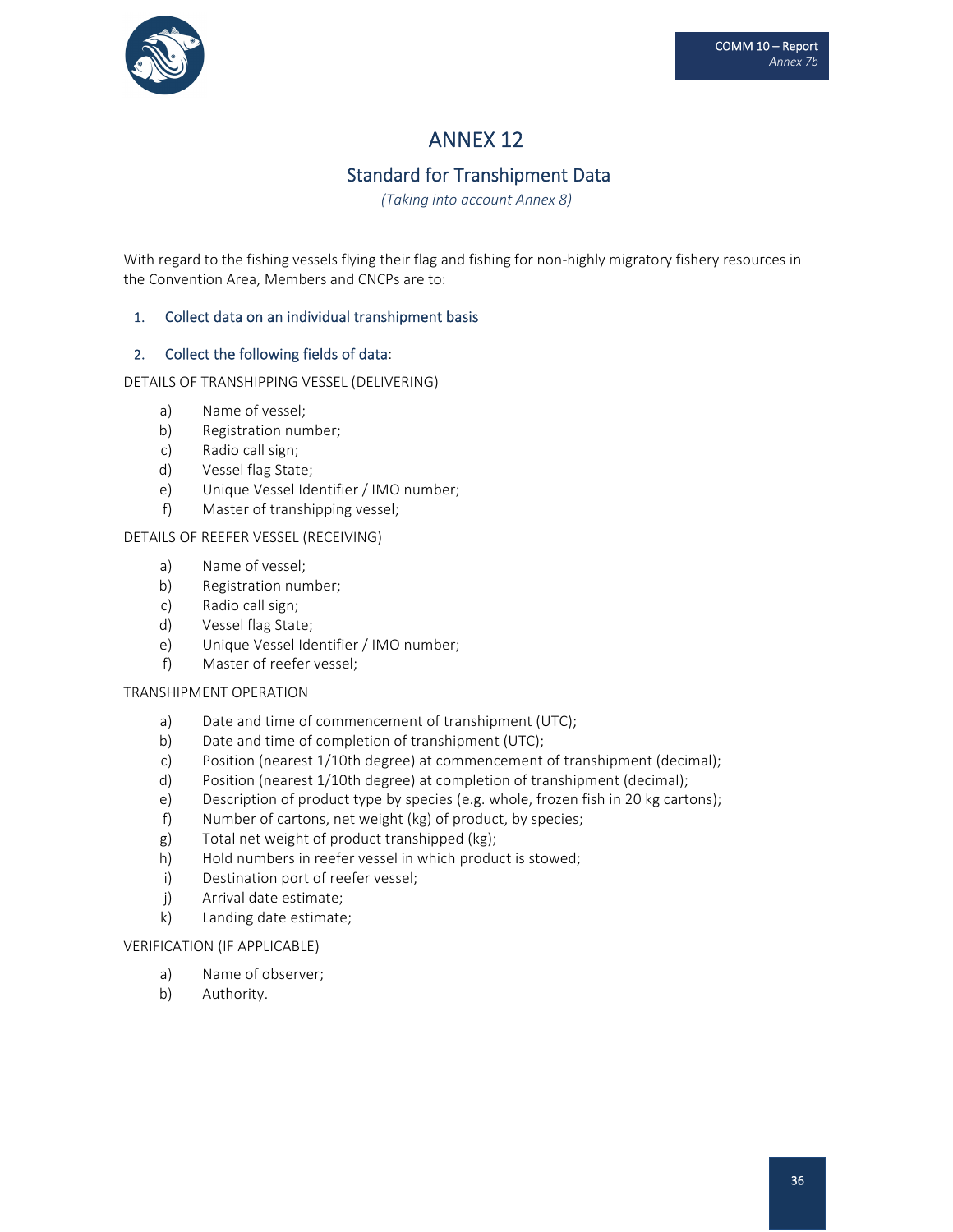

## Standard for Annual Catch Data

## Part A – for all fisheries other than the jumbo flying squid fishery

Annual catch summaries should list all species/groups caught in the Convention Area during the Calendar year.

For a calendar year and for each distinct combination of Sea Type, FAO statistical area, and FAO species/ group name (for that calendar year), and stock unit (as specified in a relevant CMM) provide the following data:

- a) Calendar year;
- b) Sea Type (either "HS" High Seas or "EEZ" Exclusive Economic Zone);
- c) FAO Statistical Area (e.g. FAO87);
- d) Species/ group name (e.g. orange roughy);
- e) Species/ group code (FAO species code<sup>28</sup>, e.g. ORY);
- f) Stock unit (as specified in relevant CMM);
- g) Fishing method (use appropriate ISSCFG code, Annex 9);
- h) Annual catch total tonnes raised to "live" weight.

#### Part B – pertaining to the jumbo flying squid fishery

- a) Participant
- b) Calendar year;
- c) Month
- d) Sea Type (either "HS" High Seas ‐ or "EEZ" Exclusive Economic Zone);
- e) FAO Statistical Area (e.g. FAO87);
- f) Fishing method (use appropriate ISSCFG code, Annex 9);
- g) Species/ group code (FAO species code<sup>29</sup>, e.g. GIS);
- h) Catch Total (tonnes "live" weight‐ t)
- i) Number of vessels
- j) Number of days fished

<sup>&</sup>lt;sup>28</sup> FAO species code means the 3-alpha code as described in www.fao.org/fi/statist/fisoft/asfis/asfis.asp

<sup>&</sup>lt;sup>29</sup> FAO species code means the 3-alpha code as described in www.fao.org/fi/statist/fisoft/asfis/asfis.asp